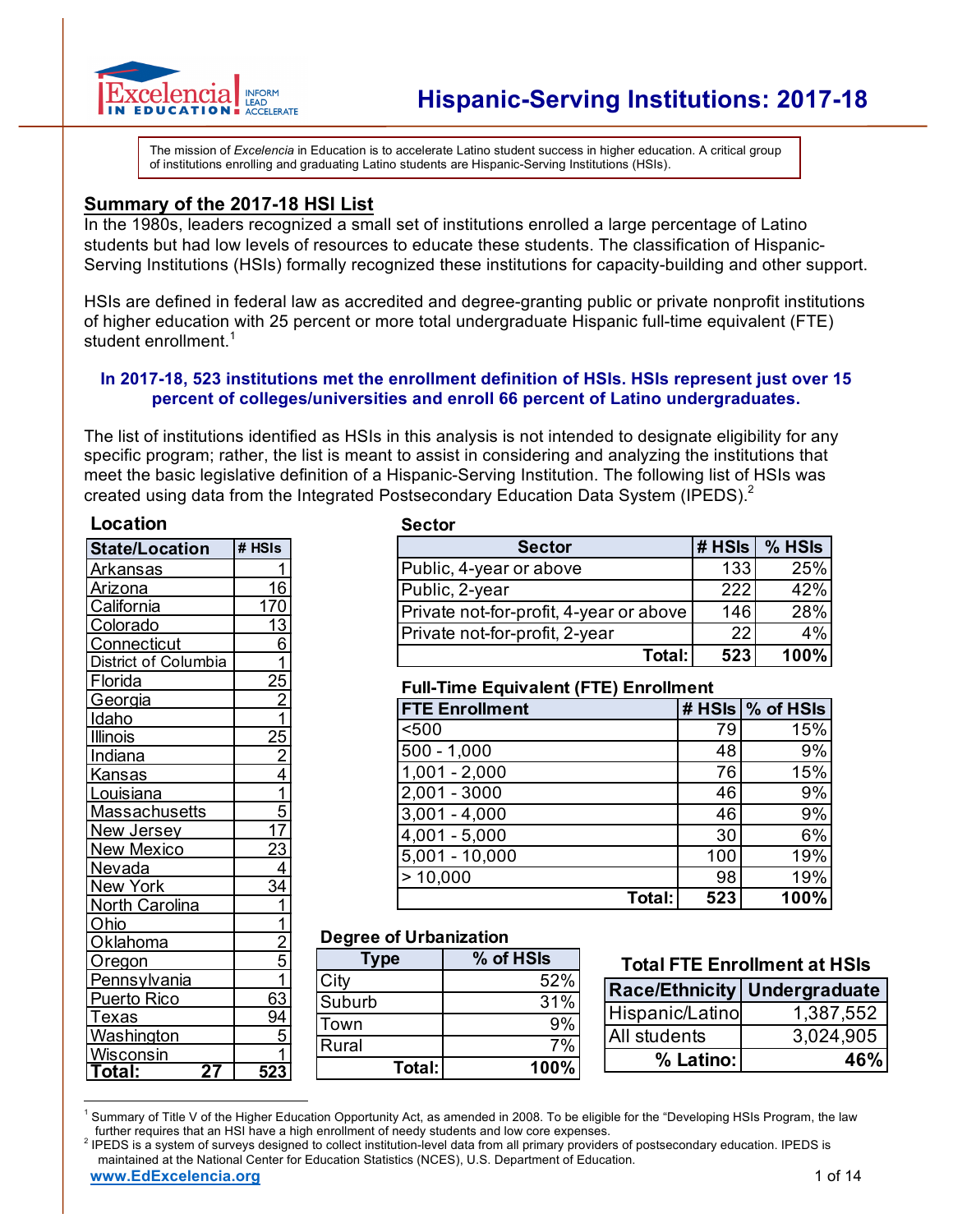

**Undergraduate FTE Enrollment** 

|                                                             |                      |               | (full-time equivalent) |                 |                 |
|-------------------------------------------------------------|----------------------|---------------|------------------------|-----------------|-----------------|
|                                                             |                      |               |                        |                 | %               |
| Institution                                                 | <b>City</b>          | <b>Sector</b> | <b>Total</b>           | <b>Hispanic</b> | <b>Hispanic</b> |
| <b>ARKANSAS (AR)</b>                                        |                      |               |                        |                 |                 |
| Cossatot Community College of the University of<br>Arkansas | De Queen             | 2 Pub         | 859                    | 229             | 26.7%           |
| <b>AR Total</b>                                             |                      |               | 859                    | 229             | 26.7%           |
| <b>ARIZONA (AZ)</b>                                         |                      |               |                        |                 |                 |
| Arizona State University-Downtown Phoenix                   | Phoenix              | 4 Pub         | 8,338                  | 2,536           | 30.4%           |
| Arizona State University-West                               | Glendale             | 4 Pub         | 3,301                  | 1,078           | 32.6%           |
| Arizona Western College                                     | Yuma                 | 2 Pub         | 4,012                  | 2,913           | 72.6%           |
| Central Arizona College                                     | Coolidge             | 2 Pub         | 3,019                  | 979             | 32.4%           |
| <b>Cochise County Community College District</b>            | Sierra Vista         | 2 Pub         | 2,315                  | 1,084           | 46.8%           |
| CollegeAmerica-Phoenix                                      | Phoenix              | 4 Priv        | 512                    | 219             | 42.8%           |
| Estrella Mountain Community College                         | Avondale             | 2 Pub         | 5,370                  | 2,869           | 53.4%           |
| GateWay Community College                                   | Phoenix              | 2 Pub         | 2,516                  | 1,205           | 47.9%           |
| <b>Glendale Community College</b>                           | Glendale             | 2 Pub         | 10,453                 | 3,925           | 37.5%           |
| <b>Mesa Community College</b>                               | Mesa                 | 2 Pub         | 10,991                 | 3,022           | 27.5%           |
| Phoenix College                                             | Phoenix              | 2 Pub         | 5,840                  | 3,174           | 54.3%           |
| <b>Pima Community College</b>                               | Tucson               | 2 Pub         | 13,383                 | 5,992           | 44.8%           |
| South Mountain Community College                            | Phoenix              | 2 Pub         | 2,262                  | 1,247           | 55.1%           |
| University of Arizona                                       | Tucson               | 4 Pub         | 31,252                 | 8,243           | 26.4%           |
| University of Arizona-South                                 | Sierra Vista         | 4 Pub         | 323                    | 136             | 42.0%           |
| Yavapai College                                             | Prescott             | 2 Pub         | 3,598                  | 1,048           | 29.1%           |
| <b>AZ Total</b>                                             | 16                   |               | 107,486                | 39,669          | 36.9%           |
|                                                             |                      |               |                        |                 |                 |
| <b>CALIFORNIA (CA)</b><br>Allan Hancock College             | Santa Maria          | 2 Pub         | 6,060                  | 3,702           | 61.1%           |
| Antelope Valley College                                     | Lancaster            | 4 Pub         | 8,104                  | 4,298           | 53.0%           |
| <b>Antioch University-Los Angeles</b>                       | <b>Culver City</b>   | 4 Priv        | 152                    | 39              | 25.6%           |
| <b>Azusa Pacific University</b>                             | Azusa                | 4 Priv        | 5,309                  | 1,698           | 32.0%           |
| Azusa Pacific University College                            | San Dimas            | 4 Priv        | 1,225                  | 512             | 41.8%           |
| <b>Bakersfield College</b>                                  | Bakersfield          | 4 Pub         | 13,433                 | 8,884           | 66.1%           |
| <b>Barstow Community College</b>                            | <b>Barstow</b>       | 2 Pub         | 1,865                  | 696             | 37.3%           |
| <b>Berkeley City College</b>                                | Berkeley             | 2 Pub         | 2,914                  | 767             | 26.3%           |
| <b>Butte College</b>                                        | Oroville             | 2 Pub         | 7,056                  | 1,999           | 28.3%           |
| Cabrillo College                                            | Aptos                | 2 Pub         | 6,737                  | 3,133           | 46.5%           |
| California Baptist University                               | Riverside            | 4 Priv        | 6,778                  | 2,392           | 35.3%           |
| California Christian College                                | Fresno               | 4 Priv        | 11                     | 5               | 49.2%           |
| California College San Diego                                | San Marcos           | 4 Priv        | 327                    | 139             | 42.5%           |
| California College San Diego                                | San Diego            | 4 Priv        | 875                    | 343             | 39.2%           |
| California Lutheran University                              | <b>Thousand Oaks</b> | 4 Priv        | 2,899                  | 920             | 31.7%           |
| California State Polytechnic University-Pomona              | Pomona               | 4 Pub         | 22,738                 | 9,858           | 43.4%           |
| California State University-Bakersfield                     | <b>Bakersfield</b>   | 4 Pub         | 8,031                  | 4,605           | 57.3%           |
| California State University-Channel Islands                 | Camarillo            | 4 Pub         | 6,341                  | 3,175           | 50.1%           |
| California State University-Chico                           | Chico                | 4 Pub         | 15,956                 | 5,271           | 33.0%           |
| California State University-Dominguez Hills                 | Carson               | 4 Pub         | 11,373                 | 7,203           | 63.3%           |
| California State University-East Bay                        | Hayward              | 4 Pub         | 12,320                 | 4,241           | 34.4%           |
| California State University-Fresno                          | Fresno               | 4 Pub         | 20,574                 | 10,628          | 51.7%           |
| California State University-Fullerton                       | Fullerton            | 4 Pub         | 31,173                 | 13,519          | 43.4%           |
|                                                             |                      |               |                        |                 |                 |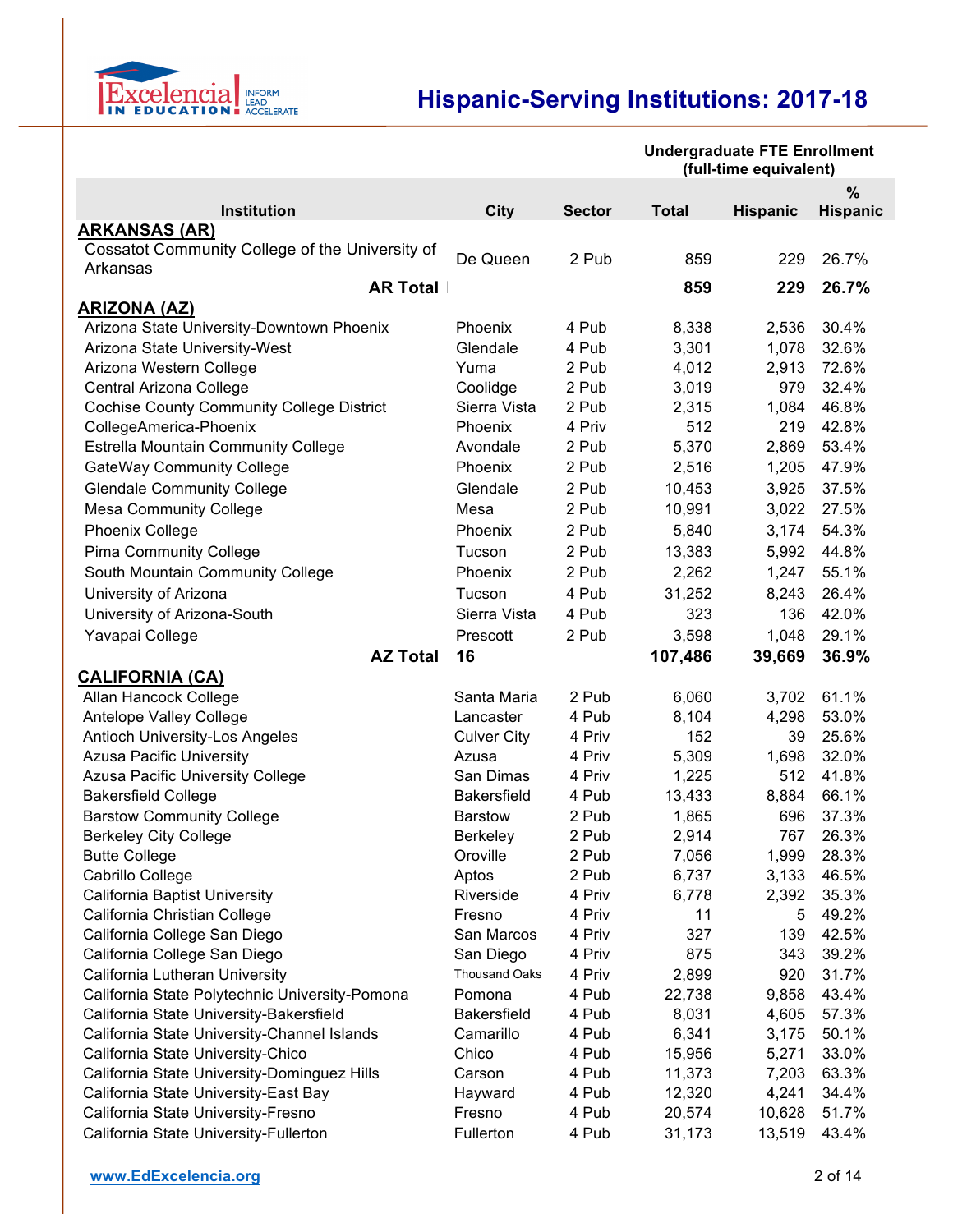

|                                                                                      | (full-time equivalent)          |                 |
|--------------------------------------------------------------------------------------|---------------------------------|-----------------|
|                                                                                      |                                 | %               |
| <b>Institution</b><br><b>City</b><br><b>Sector</b>                                   | <b>Total</b><br><b>Hispanic</b> | <b>Hispanic</b> |
| California State University-Long Beach<br>Long Beach<br>4 Pub                        | 29,145<br>12,156                | 41.7%           |
| 4 Pub<br>California State University-Los Angeles<br>Los Angeles                      | 14,836<br>22,543                | 65.8%           |
| California State University-Monterey Bay<br>Seaside<br>4 Pub                         | 6,373<br>2,991                  | 46.9%           |
| California State University-Northridge<br>Northridge<br>4 Pub                        | 32,201<br>15,608                | 48.5%           |
| California State University-Sacramento<br>Sacramento<br>4 Pub                        | 25,494<br>8,039                 | 31.5%           |
| California State University-San Bernardino<br>4 Pub<br>San Bernardino                | 17,166<br>10,977                | 63.9%           |
| California State University-San Marcos<br>San Marcos<br>4 Pub                        | 12,837<br>5,664                 | 44.1%           |
| California State University-Stanislaus<br>Turlock<br>4 Pub                           | 8,200<br>4,327                  | 52.8%           |
| Canada College<br>2 Pub<br>Redwood City                                              | 2,729<br>1,302                  | 47.7%           |
| 2 Priv<br>Casa Loma College-Van Nuys<br>Van Nuys                                     | 215<br>75                       | 34.9%           |
| 2 Priv<br><b>CBD College</b><br>Los Angeles                                          | 500<br>180                      | 36.0%           |
| Cerritos College<br>Norwalk<br>2 Pub                                                 | 10,527<br>7,710                 | 73.2%           |
| 2 Pub<br>Cerro Coso Community College<br>Ridgecrest                                  | 2,485<br>889                    | 35.8%           |
| <b>Chabot College</b><br>2 Pub<br>Hayward                                            | 2,823<br>7,157                  | 39.4%           |
| Rancho<br>2 Pub<br>Chaffey College<br>Cucamonga                                      | 11,537<br>7,425                 | 64.4%           |
| 4 Priv<br>Charles R Drew University of Medicine and Science<br>Los Angeles           | 124<br>52                       | 41.7%           |
| Citrus College<br>Glendora<br>2 Pub                                                  | 7,996<br>5,021                  | 62.8%           |
| City College of San Francisco<br>2 Pub<br>San Francisco                              | 13,535<br>3,431                 | 25.4%           |
| <b>Clovis Community College</b><br>2 Pub<br>Fresno                                   | 3,991<br>1,592                  | 39.9%           |
| 2 Pub<br><b>Coastline Community College</b><br>Fountain Valley                       | 4,680<br>1,347                  | 28.8%           |
| Kentfield<br>2 Pub<br>College of Marin                                               | 2,793<br>916                    | 32.8%           |
| San Mateo<br>2 Pub<br>College of San Mateo                                           | 4,757<br>1,347                  | 28.3%           |
| Santa Clarita<br>2 Pub<br>College of the Canyons                                     | 10,994<br>5,271                 | 47.9%           |
| College of the Desert<br>Palm Desert<br>2 Pub                                        | 6,652<br>4,809                  | 72.3%           |
| College of the Sequoias<br>Visalia<br>2 Pub                                          | 7,555<br>5,169                  | 68.4%           |
| <b>Community Christian College</b><br>Redlands<br>2 Priv                             | 29<br>16                        | 55.2%           |
| Contra Costa College<br>San Pablo<br>2 Pub                                           | 3,433<br>1,518                  | 44.2%           |
| <b>Copper Mountain Community College</b><br>2 Pub<br>Joshua Tree                     | 1,042<br>344                    | 33.1%           |
| <b>Cosumnes River College</b><br>2 Pub<br>Sacramento                                 | 7,043<br>1,906                  | 27.1%           |
| <b>Crafton Hills College</b><br>Yucaipa<br>2 Pub                                     | 3,469<br>1,694                  | 48.8%           |
| 2 Pub<br>Cuesta College<br>San Luis Obispo                                           | 5,878<br>1,885                  | 32.1%           |
| Cuyamaca College<br>El Cajon<br>2 Pub                                                | 4,733<br>1,538                  | 32.5%           |
| <b>Cypress College</b><br>Cypress<br>4 Pub                                           | 9,462<br>4,468                  | 47.2%           |
| De Anza College<br>Cupertino<br>2 Pub                                                | 13,469<br>3,511                 | 26.1%           |
| East Los Angeles College<br>2 Pub<br>Monterey Park                                   | 16,929<br>11,630                | 68.7%           |
| East San Gabriel Valley Regional Occupational Program<br><b>West Covina</b><br>2 Pub | 89<br>69                        | 76.9%           |
| El Camino College-Compton Center<br>2 Pub<br>Compton                                 | 3,541<br>2,277                  | 64.3%           |
| El Camino Community College District<br>2 Pub<br>Torrance                            | 13,379<br>6,882                 | 51.4%           |
| San Jose<br>Evergreen Valley College<br>2 Pub                                        | 5,064<br>2,141                  | 42.3%           |
| Feather River Community College District<br>Quincy<br>4 Pub                          | 304<br>1,193                    | 25.5%           |
| <b>Foothill College</b><br>4 Pub<br>Los Altos Hills                                  | 9,065<br>2,419                  | 26.7%           |
| Fresno City College<br>2 Pub<br>Fresno                                               | 12,822<br>7,546                 | 58.9%           |
| <b>Fresno Pacific University</b><br>Fresno<br>4 Priv                                 | 2,523<br>1,215                  | 48.1%           |
| <b>Fullerton College</b><br>Fullerton<br>2 Pub                                       | 13,681<br>7,549                 | 55.2%           |
| Gavilan College<br>Gilroy<br>2 Pub                                                   | 3,256<br>1,937                  | 59.5%           |
| <b>Glendale Community College</b><br>Glendale<br>2 Pub                               | 9,308<br>2,745                  | 29.5%           |
| Huntington Beach<br>Golden West College<br>2 Pub                                     | 6,313<br>2,127                  | 33.7%           |
| <b>Grossmont College</b><br>El Cajon<br>2 Pub                                        | 10,252<br>3,578                 | 34.9%           |
| www.EdExcelencia.org                                                                 |                                 | 3 of 14         |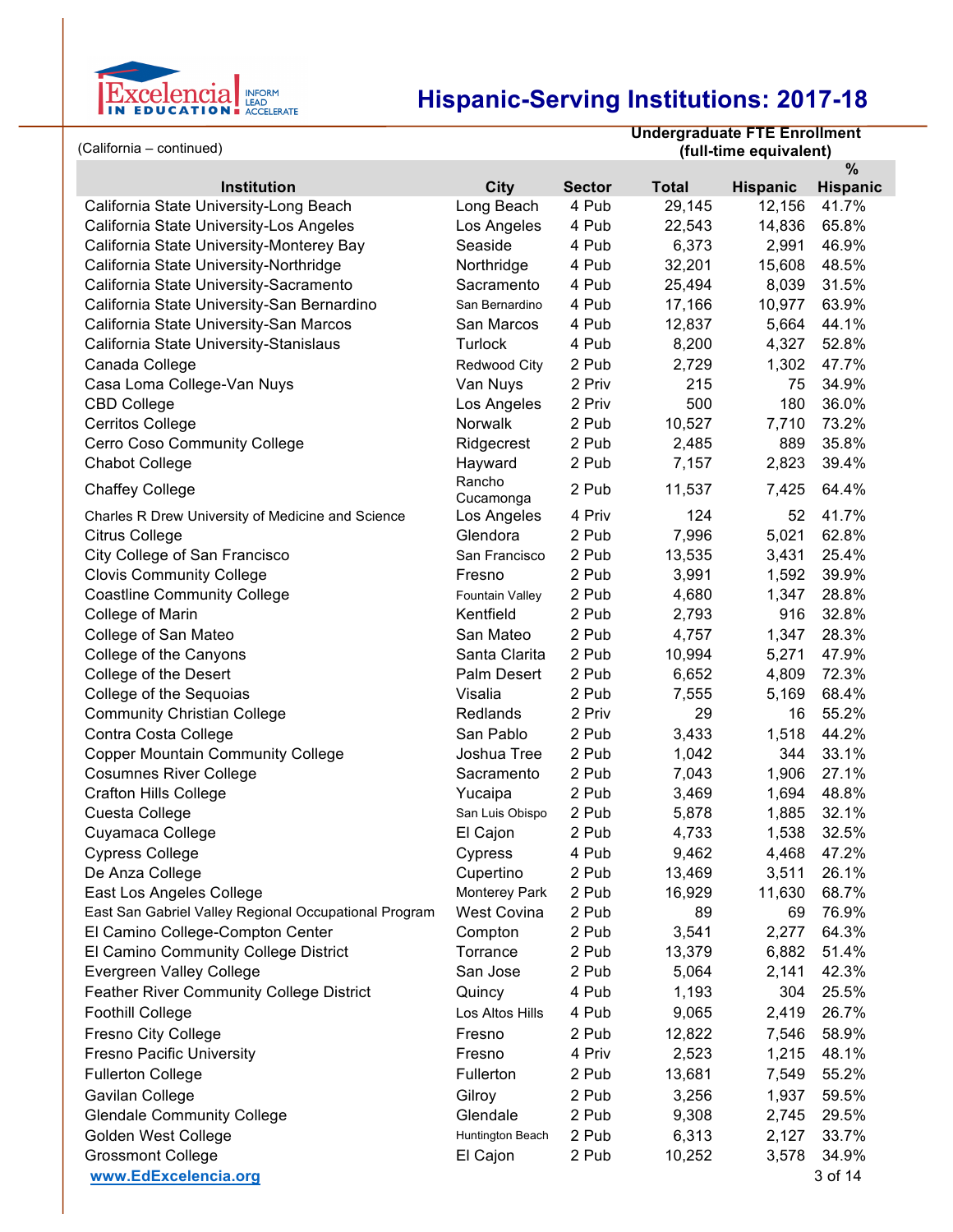

| (California - continued)                                |                        |               | <b>Undergraduate FTE Enrollment</b><br>(full-time equivalent) |                 |                 |  |
|---------------------------------------------------------|------------------------|---------------|---------------------------------------------------------------|-----------------|-----------------|--|
|                                                         |                        |               |                                                               |                 | $\frac{0}{0}$   |  |
| <b>Institution</b>                                      | City                   | <b>Sector</b> | <b>Total</b>                                                  | <b>Hispanic</b> | <b>Hispanic</b> |  |
| Hacienda La Puente Adult Education                      | La Puente              | 2 Pub         | 2,991                                                         | 1,466           | 49.0%           |  |
| <b>Hartnell College</b>                                 | Salinas                | 2 Pub         | 6,270                                                         | 4,543           | 72.5%           |  |
| <b>Holy Names University</b>                            | Oakland                | 4 Priv        | 562                                                           | 250             | 44.5%           |  |
| <b>Homestead Schools</b>                                | Torrance               | 4 Priv        | 114                                                           | 29              | 25.5%           |  |
| Hope International University                           | Fullerton              | 4 Priv        | 693                                                           | 198             | 28.6%           |  |
| <b>Humboldt State University</b>                        | Arcata                 | 4 Pub         | 7,509                                                         | 2,640           | 35.2%           |  |
| Humphreys University-Stockton and Modesto Campuses      | Stockton               | 4 Priv        | 254                                                           | 106             | 41.8%           |  |
| <b>Imperial Valley College</b>                          | Imperial               | 2 Pub         | 5,530                                                         | 5,072           | 91.7%           |  |
| La Sierra University                                    | Riverside              | 4 Priv        | 1,908                                                         | 905             | 47.5%           |  |
| Lake Tahoe Community College                            | South Lake<br>Tahoe    | 2 Pub         | 1,106                                                         | 345             | 31.2%           |  |
| Las Positas College                                     | Livermore              | 2 Pub         | 5,037                                                         | 1,528           | 30.3%           |  |
| <b>Lassen Community College</b>                         | Susanville             | 2 Pub         | 1,240                                                         | 317             | 25.6%           |  |
| Life Pacific College                                    | San Dimas              | 4 Priv        | 466                                                           | 164             | 35.2%           |  |
| Loma Linda University                                   | Loma Linda             | 4 Priv        | 1,002                                                         | 348             | 34.8%           |  |
| Long Beach City College                                 | Long Beach             | 2 Pub         | 14,563                                                        | 8,703           | 59.8%           |  |
| Los Angeles City College                                | Los Angeles            | 2 Pub         | 7,299                                                         | 3,930           | 53.8%           |  |
| Los Angeles County College of Nursing and Allied Health | Los Angeles            | 2 Pub         | 70                                                            | 25              | 36.1%           |  |
| Los Angeles Harbor College                              | Wilmington             | 2 Pub         | 4,763                                                         | 2,854           | 59.9%           |  |
| Los Angeles Mission College                             | Sylmar                 | 2 Pub         | 4,760                                                         | 3,598           | 75.6%           |  |
| Los Angeles ORT College-Los Angeles Campus              | Los Angeles            | 2 Priv        | 164                                                           | 48              | 29.3%           |  |
| Los Angeles ORT College-Van Nuys Campus                 | Van Nuys               | 2 Priv        | 291                                                           | 76              | 26.1%           |  |
| Los Angeles Pierce College                              | <b>Woodland Hills</b>  | 2 Pub         | 9,477                                                         | 4,540           | 47.9%           |  |
| Los Angeles Southwest College                           | Los Angeles            | 2 Pub         | 2,886                                                         | 1,181           | 40.9%           |  |
| Los Angeles Trade Technical College                     | Los Angeles            | 2 Pub         | 6,328                                                         | 4,209           | 66.5%           |  |
| Los Angeles Valley College                              | <b>Valley Glen</b>     | 2 Pub         | 8,156                                                         | 4,022           | 49.3%           |  |
| Los Medanos College                                     | Pittsburg              | 2 Pub         | 4,942                                                         | 2,063           | 41.7%           |  |
| Marymount California University                         | Rancho Palos<br>Verdes | 4 Priv        | 903                                                           | 367             | 40.7%           |  |
| Mendocino College                                       | Ukiah                  | 2 Pub         | 1,989                                                         | 696             | 35.0%           |  |
| <b>Merced College</b>                                   | Merced                 | 2 Pub         | 6,786                                                         | 4,211           | 62.1%           |  |
| <b>Merritt College</b>                                  | Oakland                | 2 Pub         | 2,937                                                         | 979             | 33.3%           |  |
| Mills College                                           | Oakland                | 4 Priv        | 748                                                           | 211             | 28.3%           |  |
| MiraCosta College                                       | Oceanside              | 4 Pub         | 8,977                                                         | 3,452           | 38.5%           |  |
| <b>Mission College</b>                                  | Santa Clara            | 2 Pub         | 3,335                                                         | 884             | 26.5%           |  |
| Modesto Junior College                                  | Modesto                | 4 Pub         | 10,643                                                        | 5,480           | 51.5%           |  |
| Monterey Peninsula College                              | Monterey               | 2 Pub         | 4,180                                                         | 1,844           | 44.1%           |  |
| Moorpark College                                        | Moorpark               | 2 Pub         | 8,680                                                         | 2,916           | 33.6%           |  |
| Moreno Valley College                                   | Moreno Valley          | 2 Pub         | 4,765                                                         | 3,170           | 66.5%           |  |
| Mount Saint Mary's University                           | Los Angeles            | 4 Priv        | 2,270                                                         | 1,461           | 64.4%           |  |
| Mt San Antonio College                                  | Walnut                 | 2 Pub         | 16,851                                                        | 10,287          | 61.0%           |  |
| Mt San Jacinto Community College District               | San Jacinto            | 2 Pub         | 9,111                                                         | 4,543           | 49.9%           |  |
| Napa Valley College                                     | Napa                   | 2 Pub         | 3,450                                                         | 1,551           | 45.0%           |  |
| <b>National University</b>                              | La Jolla               | 4 Priv        | 4,855                                                         | 1,240           | 25.5%           |  |
| Norco College                                           | Norco                  | 2 Pub         | 4,911                                                         | 2,906           | 59.2%           |  |
| Notre Dame de Namur University                          | <b>Belmont</b>         | 4 Priv        | 799                                                           | 360             | 45.1%           |  |
| Orange Coast College                                    | Costa Mesa             | 2 Pub         | 13,002                                                        | 4,250           | 32.7%           |  |
| <b>Oxnard College</b>                                   | Oxnard                 | 2 Pub         | 3,900                                                         | 2,987           | 76.6%           |  |
| Pacific Oaks College                                    | Pasadena               | 4 Priv        | 183                                                           | 110             | 59.7%           |  |

**www.EdExcelencia.org** 4 of 14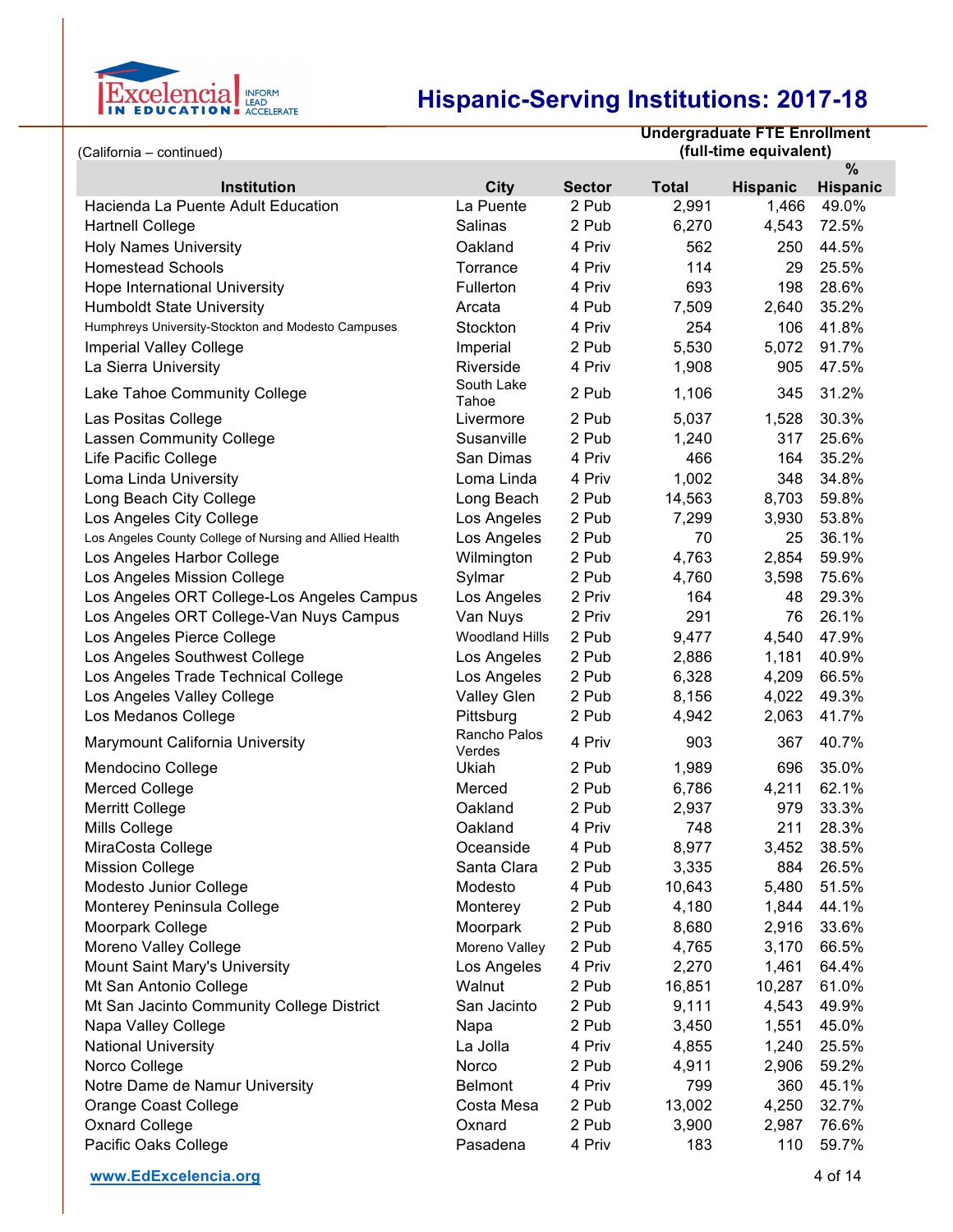

| (California - continued)                   | <b>Undergraduate FTE Enrollment</b><br>(full-time equivalent) |               |              |                 |                 |
|--------------------------------------------|---------------------------------------------------------------|---------------|--------------|-----------------|-----------------|
|                                            |                                                               |               |              |                 | $\%$            |
| <b>Institution</b>                         | City                                                          | <b>Sector</b> | <b>Total</b> | <b>Hispanic</b> | <b>Hispanic</b> |
| Pacific Union College                      | Angwin                                                        | 4 Priv        | 1,136        | 297             | 26.1%           |
| Palo Verde College                         | <b>Blythe</b>                                                 | 2 Pub         | 1,673        | 729             | 43.6%           |
| Palomar College                            | San Marcos                                                    | 2 Pub         | 12,783       | 5,568           | 43.6%           |
| Pasadena City College                      | Pasadena                                                      | 2 Pub         | 16,097       | 7,780           | 48.3%           |
| Porterville College                        | Porterville                                                   | 2 Pub         | 2,489        | 1,910           | 76.7%           |
| Providence Christian College               | Pasadena                                                      | 4 Priv        | 163          | 46              | 28.0%           |
| <b>Reedley College</b>                     | Reedley                                                       | 2 Pub         | 5,809        | 4,279           | 73.7%           |
| Rio Hondo College                          | Whittier                                                      | 4 Pub         | 10,678       | 8,455           | 79.2%           |
| <b>Riverside City College</b>              | Riverside                                                     | 2 Pub         | 10,874       | 6,706           | 61.7%           |
| Sacramento City College                    | Sacramento                                                    | 2 Pub         | 10,626       | 3,484           | 32.8%           |
| Saddleback College                         | <b>Mission Viejo</b>                                          | 2 Pub         | 10,515       | 2,754           | 26.2%           |
| Saint Mary's College of California         | Moraga                                                        | 4 Priv        | 2,678        | 740             | 27.6%           |
| San Bernardino Valley College              | San Bernardino                                                | 2 Pub         | 7,570        | 5,127           | 67.7%           |
| San Diego Christian College                | Santee                                                        | 4 Priv        | 564          | 162             | 28.8%           |
| San Diego City College                     | San Diego                                                     | 2 Pub         | 7,471        | 4,049           | 54.2%           |
| San Diego Mesa College                     | San Diego                                                     | 4 Pub         | 12,900       | 4,860           | 37.7%           |
| San Diego Miramar College                  | San Diego                                                     | 2 Pub         | 7,106        | 1,924           | 27.1%           |
| San Diego State University                 | San Diego                                                     | 4 Pub         | 28,356       | 8,625           | 30.4%           |
| San Francisco State University             | San Francisco                                                 | 4 Pub         | 24,045       | 7,983           | 33.2%           |
| San Joaquin Delta College                  | Stockton                                                      | 2 Pub         | 10,270       | 4,824           | 47.0%           |
| San Jose City College                      | San Jose                                                      | 2 Pub         | 4,552        | 2,107           | 46.3%           |
| San Jose State University                  | San Jose                                                      | 4 Pub         | 24,986       | 6,980           | 27.9%           |
| Santa Ana College                          | Santa Ana                                                     | 4 Pub         | 14,595       | 8,502           | 58.3%           |
| Santa Barbara City College                 | Santa Barbara                                                 | 2 Pub         | 9,825        | 3,412           | 34.7%           |
| Santa Monica College                       | Santa Monica                                                  | 4 Pub         | 18,627       | 7,027           | 37.7%           |
| Santa Rosa Junior College                  | Santa Rosa                                                    | 2 Pub         | 11,144       | 3,914           | 35.1%           |
| Santiago Canyon College                    | Orange                                                        | 2 Pub         | 6,077        | 3,037           | 50.0%           |
| Sierra College                             | Rocklin                                                       | 2 Pub         | 10,401       | 2,729           | 26.2%           |
| <b>Skyline College</b>                     | San Bruno                                                     | 4 Pub         | 5,285        | 1,643           | 31.1%           |
| <b>Solano Community College</b>            | Fairfield                                                     | 4 Pub         | 5,622        | 1,745           | 31.0%           |
| Sonoma State University                    | <b>Rohnert Park</b>                                           | 4 Pub         | 8,202        | 2,696           | 32.9%           |
| Southwestern College                       | Chula Vista                                                   | 2 Pub         | 10,827       | 7,544           | 69.7%           |
| <b>Taft College</b>                        | Taft                                                          | 2 Pub         | 2,977        | 1,706           | 57.3%           |
| University of California-Irvine            | Irvine                                                        | 4 Pub         | 29,037       | 7,704           | 26.5%           |
| University of California-Merced            | Merced                                                        | 4 Pub         | 7,328        | 3,909           | 53.3%           |
| University of California-Riverside         | Riverside                                                     | 4 Pub         | 19,862       | 8,051           | 40.5%           |
| University of California-Santa Barbara     | Santa Barbara                                                 | 4 Pub         | 21,942       | 5,851           | 26.7%           |
| University of California-Santa Cruz        | Santa Cruz                                                    | 4 Pub         | 17,282       | 4,915           | 28.4%           |
| University of La Verne                     | La Verne                                                      | 4 Priv        | 4,313        | 2,264           | 52.5%           |
| University of Redlands                     | Redlands                                                      | 4 Priv        | 2,758        | 844             | 30.6%           |
| University of the West                     | Rosemead                                                      | 4 Priv        | 163          | 65              | 39.8%           |
| Vanguard University of Southern California | Costa Mesa                                                    | 4 Priv        | 1,648        | 663             | 40.2%           |
| Ventura College                            | Ventura                                                       | 2 Pub         | 7,222        | 4,497           | 62.3%           |
| Victor Valley College                      | Victorville                                                   | 2 Pub         | 6,854        | 3,875           | 56.5%           |
| West Hills College-Coalinga                | Coalinga                                                      | 2 Pub         | 1,745        | 1,252           | 71.7%           |
| West Hills College-Lemoore                 | Lemoore                                                       | 2 Pub         | 2,408        | 1,550           | 64.4%           |
| West Los Angeles College                   | <b>Culver City</b>                                            | 4 Pub         | 5,798        | 2,610           | 45.0%           |
| <b>West Valley College</b>                 | Saratoga                                                      | 2 Pub         | 4,039        | 1,228           | 30.4%           |
|                                            |                                                               |               |              |                 |                 |

**www.EdExcelencia.org** 5 of 14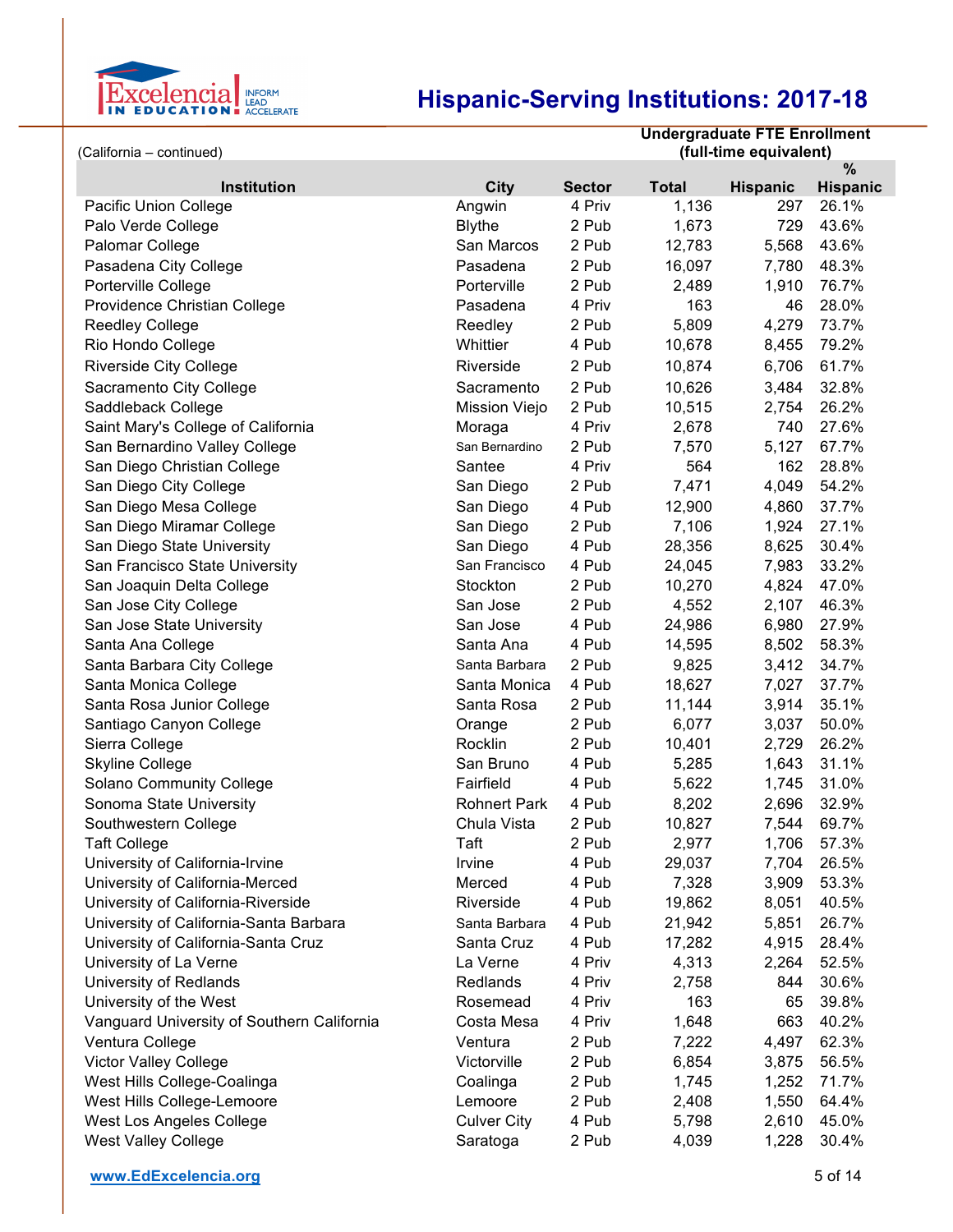

|                                                         |                 |                    |               | <b>Undergraduate FTE Enrollment</b> |                 |                 |
|---------------------------------------------------------|-----------------|--------------------|---------------|-------------------------------------|-----------------|-----------------|
| (full-time equivalent)<br>(California - continued)<br>% |                 |                    |               |                                     |                 |                 |
| <b>Institution</b>                                      |                 | City               | <b>Sector</b> | <b>Total</b>                        | <b>Hispanic</b> | <b>Hispanic</b> |
| <b>Whittier College</b>                                 |                 | Whittier           | 4 Priv        | 1,656                               | 831             | 50.2%           |
| <b>Woodbury University</b>                              |                 | <b>Burbank</b>     | 4 Priv        | 963                                 | 299             | 31.1%           |
| <b>Woodland Community College</b>                       |                 | Woodland           | 2 Pub         | 1,576                               | 805             | 51.1%           |
| Yuba College                                            |                 | Marysville         | 2 Pub         | 2,876                               | 1,026           | 35.7%           |
|                                                         | <b>CA Total</b> | 170                |               | 1,268,461                           | 573,935         | 45.2%           |
| <b>COLORADO (CO)</b>                                    |                 |                    |               |                                     |                 |                 |
| <b>Adams State University</b>                           |                 | Alamosa            | 4 Pub         | 1,694                               | 636             | 37.5%           |
| <b>Aims Community College</b>                           |                 | Greeley            | 2 Pub         | 3,421                               | 1,222           | 35.7%           |
| Altierus Career College-Thornton                        |                 | Thornton           | 2 Priv        | 112                                 | 42              | 37.4%           |
| CollegeAmerica-Denver                                   |                 | Denver             | 2 Priv        | 139                                 | 62              | 44.6%           |
| Colorado State University-Pueblo                        |                 | Pueblo             | 4 Pub         | 3,828                               | 1,266           | 33.1%           |
| <b>Community College of Aurora</b>                      |                 | Aurora             | 2 Pub         | 3,773                               | 1,086           | 28.8%           |
| <b>Community College of Denver</b>                      |                 | Denver             | 4 Pub         | 4,909                               | 1,594           | 32.5%           |
| <b>Lamar Community College</b>                          |                 | Lamar              | 2 Pub         | 560                                 | 150             | 26.8%           |
| Metropolitan State University of Denver                 |                 | Denver             | 4 Pub         | 15,546                              | 4,178           | 26.9%           |
| <b>Morgan Community College</b>                         |                 | Fort Morgan        | 2 Pub         | 666                                 | 172             | 25.9%           |
| Otero Junior College                                    |                 | La Junta           | 2 Pub         | 855                                 | 298             | 34.9%           |
| <b>Pueblo Community College</b>                         |                 | Pueblo             | 4 Pub         | 3,602                               | 1,140           | 31.7%           |
| <b>Trinidad State Junior College</b>                    |                 | Trinidad           | 2 Pub         | 1,039                               | 474             | 45.7%           |
|                                                         | <b>CO Total</b> | 13                 |               | 40,143                              | 12,321          | 30.7%           |
| <b>CONNECTICUT (CT)</b>                                 |                 |                    |               |                                     |                 |                 |
| <b>Capital Community College</b>                        |                 | Hartford           | 2 Pub         | 1,560                               | 471             | 30.2%           |
| <b>Gateway Community College</b>                        |                 | New Haven          | 2 Pub         | 3,803                               | 999             | 26.3%           |
|                                                         |                 |                    | 2 Pub         | 2,874                               | 984             | 34.2%           |
| <b>Housatonic Community College</b>                     |                 | <b>Bridgeport</b>  |               |                                     |                 |                 |
| Naugatuck Valley Community College                      |                 | Waterbury          | 2 Pub         | 3,583                               | 1,114           | 31.1%           |
| <b>Norwalk Community College</b>                        |                 | Norwalk            | 2 Pub         | 3,324                               | 1,254           | 37.7%           |
| University of Connecticut-Stamford                      |                 | Stamford           | 4 Pub         | 1,591                               | 435             | 27.3%           |
|                                                         | <b>CT Total</b> | 6                  |               | 16,734                              | 5,256           | 31.4%           |
| <b>DISTRICT OF COLUMBIA (DC)</b>                        |                 |                    |               |                                     |                 |                 |
| <b>Trinity Washington University</b>                    |                 | Washington         | 4 Priv        | 1,255                               |                 | 352 28.1%       |
|                                                         | <b>DC Total</b> | 1                  |               | 1,255                               |                 | 352 28.1%       |
| <b>FLORIDA (FL)</b>                                     |                 |                    |               |                                     |                 |                 |
| <b>Adventist University of Health Sciences</b>          |                 | Orlando            | 4 Priv        | 935                                 | 316             | 33.8%           |
| <b>Barry University</b>                                 |                 | Miami              | 4 Priv        | 3,193                               | 1,096           | 34.3%           |
| <b>Broward College</b>                                  |                 | Fort Lauderdale    | 4 Pub         | 23,626                              | 8,501           | 36.0%           |
| Carlos Albizu University-Miami                          |                 | Miami              | 4 Priv        | 324                                 | 189             | 58.3%           |
| City College-Hollywood                                  |                 | Hollywood          | 2 Priv        | 200                                 | 57              | 28.3%           |
| City College-Miami                                      |                 | Miami              | 4 Priv        | 150                                 | 98              | 65.3%           |
| Florida Atlantic University                             |                 | <b>Boca Raton</b>  | 4 Pub         | 19,838                              | 5,204           | 26.2%           |
| Florida International University                        |                 | Miami              | 4 Pub         | 35,119                              | 23,315          | 66.4%           |
| Florida Keys Community College                          |                 | <b>Key West</b>    | 4 Pub         | 632                                 | 164             | 26.0%           |
| Florida SouthWestern State College                      |                 | <b>Fort Myers</b>  | 4 Pub         | 9,741                               | 2,955           | 30.3%           |
| Herzing University-Winter Park                          |                 | <b>Winter Park</b> | 4 Priv        | 411                                 | 111             | 27.0%           |
| <b>Hillsborough Community College</b>                   |                 | Tampa              | 2 Pub         | 16,516                              | 5,167           | 31.3%           |
| <b>Hodges University</b>                                |                 | <b>Naples</b>      | 4 Priv        | 771                                 | 266             | 34.5%           |
| Keiser University-Ft Lauderdale                         |                 | Fort Lauderdale    | 4 Priv        | 12,823                              | 4,301           | 33.5%           |
| Miami Dade College                                      |                 | Miami              | 4 Pub         | 36,669                              | 25,690          | 70.1%           |
| Palm Beach State College                                |                 | Lake Worth         | 4 Pub         | 17,080                              | 5,187           | 30.4%           |
| www.EdExcelencia.org                                    |                 |                    |               |                                     |                 | 6 of 14         |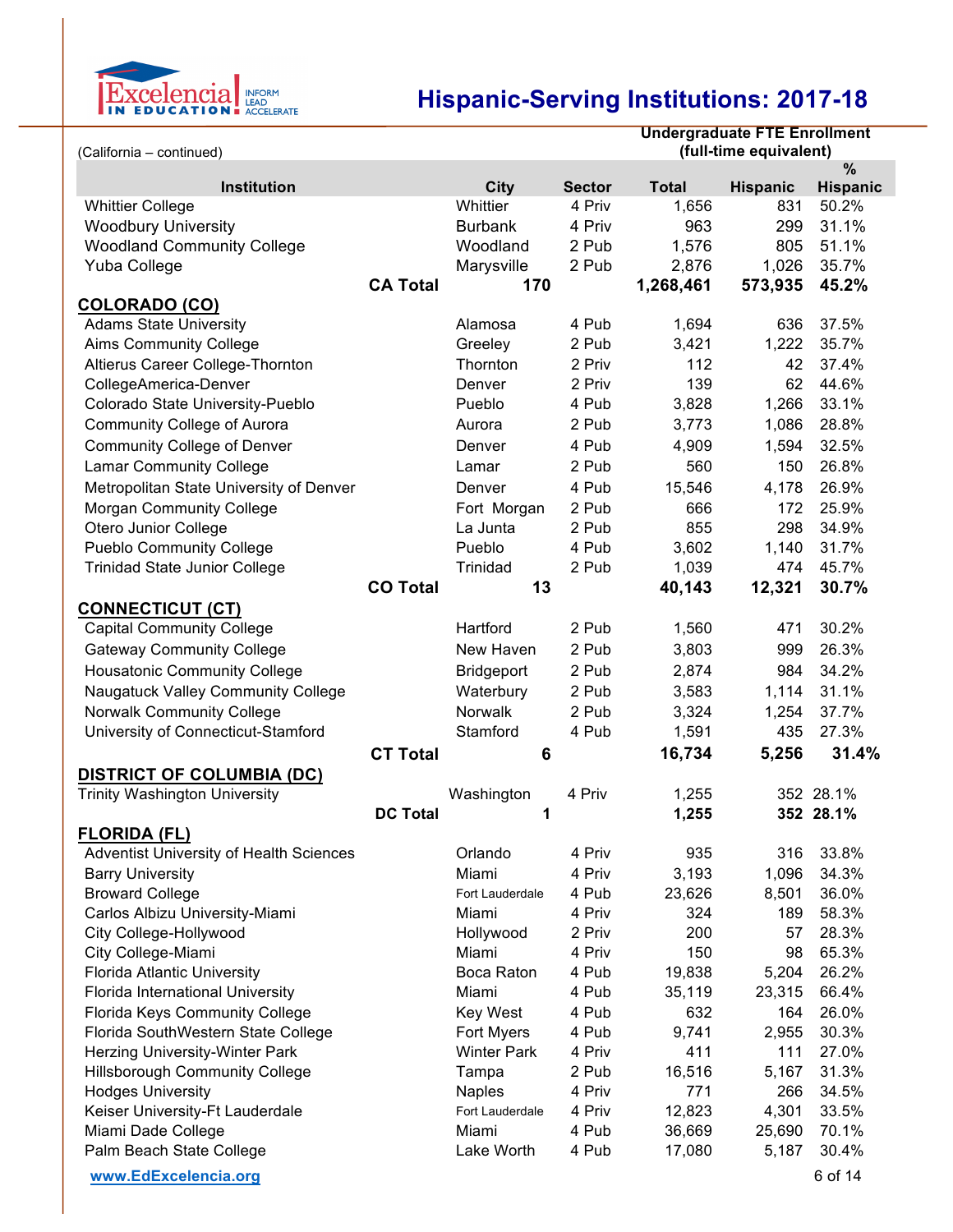

| <b>Undergraduate FTE Enrollment</b><br>(full-time equivalent)<br>(Florida - continued) |                     |               |              |                 |                 |
|----------------------------------------------------------------------------------------|---------------------|---------------|--------------|-----------------|-----------------|
|                                                                                        |                     |               |              |                 | $\%$            |
| <b>Institution</b>                                                                     | City                | <b>Sector</b> | <b>Total</b> | <b>Hispanic</b> | <b>Hispanic</b> |
| Polytechnic University of Puerto Rico-Miami                                            | Miami               | 4 Priv        | 37           | 35              | 92.5%           |
| Polytechnic University of Puerto Rico-Orlando                                          | Orlando             | 4 Priv        | 81           | 79              | 97.3%           |
| <b>SABER College</b>                                                                   | Miami               | 2 Priv        | 342          | 320             | 93.6%           |
| Saint John Vianney College Seminary                                                    | Miami               | 4 Priv        | 55           | 18              | 33.2%           |
| South Florida State College                                                            | Avon Park           | 4 Pub         | 1,732        | 621             | 35.9%           |
| <b>St Thomas University</b>                                                            | Miami Gardens       | 4 Priv        | 1,709        | 878             | 51.3%           |
| Trinity International University-Florida                                               | Miramar             | 4 Priv        | 100          | 50              | 50.0%           |
| University of Central Florida                                                          | Orlando             | 4 Pub         | 46,778       | 12,091          | 25.8%           |
| Valencia College                                                                       | Orlando             | 4 Pub         | 27,734       | 9,721           | 35.0%           |
| <b>FL Total</b>                                                                        | 25                  |               | 256,595      | 106,429         | 41.5%           |
| <b>GEORGIA (GA)</b>                                                                    |                     |               |              |                 |                 |
| Altierus Career College-Norcross                                                       | Norcross            | 2 Priv        | 275          | 69              | 25.3%           |
| Dalton State College                                                                   | Dalton              | 4 Pub         | 4,026        | 1,022           | 25.4%           |
| <b>GA Total</b>                                                                        | $\mathbf{2}$        |               | 4,301        | 1,092           | 25.4%           |
| <b>IDAHO (ID)</b>                                                                      |                     |               |              |                 |                 |
|                                                                                        |                     |               |              |                 | 26.1%           |
| Stevens-Henager College                                                                | <b>Idaho Falls</b>  | 4 Priv        | 111          | 29              |                 |
| <b>ID Total</b>                                                                        | 1                   |               | 111          | 29              | 26.1%           |
| <b>ILLINOIS (IL)</b>                                                                   |                     |               |              |                 |                 |
| American Academy of Art                                                                | Chicago             | 4 Priv        | 219          | 74              | 33.5%           |
| <b>Aurora University</b>                                                               | Aurora              | 4 Priv        | 3,646        | 1,104           | 30.3%           |
| City Colleges of Chicago-Harold Washington College                                     | Chicago             | 2 Pub         | 6,183        | 2,989           | 48.3%           |
| City Colleges of Chicago-Harry S Truman College                                        | Chicago             | 2 Pub         | 3,917        | 1,571           | 40.1%           |
| City Colleges of Chicago-Malcolm X College                                             | Chicago             | 2 Pub         | 4,008        | 1,788           | 44.6%           |
| City Colleges of Chicago-Richard J Daley College                                       | Chicago             | 2 Pub         | 4,346        | 3,237           | 74.5%           |
| City Colleges of Chicago-Wilbur Wright College                                         | Chicago             | 2 Pub         | 5,703        | 3,496           | 61.3%           |
| College of Lake County                                                                 | Grayslake           | 2 Pub         | 7,703        | 2,919           | 37.9%           |
| Concordia University-Chicago                                                           | <b>River Forest</b> | 4 Priv        | 1,361        | 408             | 29.9%           |
| <b>Dominican University</b>                                                            | <b>River Forest</b> | 4 Priv        | 2,076        | 1,072           | 51.7%           |
| <b>Elgin Community College</b>                                                         | Elgin               | 2 Pub         | 5,358        | 2,033           | 37.9%           |
| Joliet Junior College                                                                  | Joliet              | 2 Pub         | 8,277        | 2,121           | 25.6%           |
| Morton College                                                                         | Cicero              | 2 Pub         | 2,366        | 2,012           | 85.1%           |
| <b>National Louis University</b>                                                       | Chicago             | 4 Priv        | 1,499        | 753             | 50.3%           |
| North Park University                                                                  | Chicago             | 4 Priv        | 1,897        | 513             | 27.0%           |
| Northeastern Illinois University                                                       | Chicago             | 4 Pub         | 5,354        | 2,002           | 37.4%           |
| <b>Robert Morris University Illinois</b>                                               | Chicago             | 4 Priv        | 1,937        | 609             | 31.4%           |
| <b>Roosevelt University</b>                                                            | Chicago             | 4 Priv        | 2,298        | 578             | 25.1%           |
| <b>Rush University</b>                                                                 | Chicago             | 4 Priv        | 83           | 26              | 30.6%           |
| Saint Augustine College                                                                | Chicago             | 4 Priv        | 1,073        | 959             | 89.4%           |
| Saint Xavier University                                                                | Chicago             | 4 Priv        | 2,757        | 1,063           | 38.5%           |
| <b>Triton College</b>                                                                  | <b>River Grove</b>  | 2 Pub         | 5,677        | 2,545           | 44.8%           |
| University of Illinois at Chicago                                                      | Chicago             | 4 Pub         | 18,561       | 6,058           | 32.6%           |
| <b>Waubonsee Community College</b>                                                     | <b>Sugar Grove</b>  | 2 Pub         | 5,073        | 1,719           | 33.9%           |
| William Rainey Harper College                                                          | Palatine            | 2 Pub         | 7,859        | 2,011           | 25.6%           |
| IL Total                                                                               | 25                  |               | 109,234      | 43,659          | 40.0%           |
| <b>INDIANA (IN)</b>                                                                    |                     |               |              |                 |                 |
| Calumet College of Saint Joseph                                                        | Whiting             | 4 Priv        | 504          | 156             | 30.9%           |
| <b>Horizon University</b>                                                              | Indianapolis        | 4 Priv        | 7            | $\overline{2}$  | 25.9%           |
|                                                                                        |                     |               |              |                 |                 |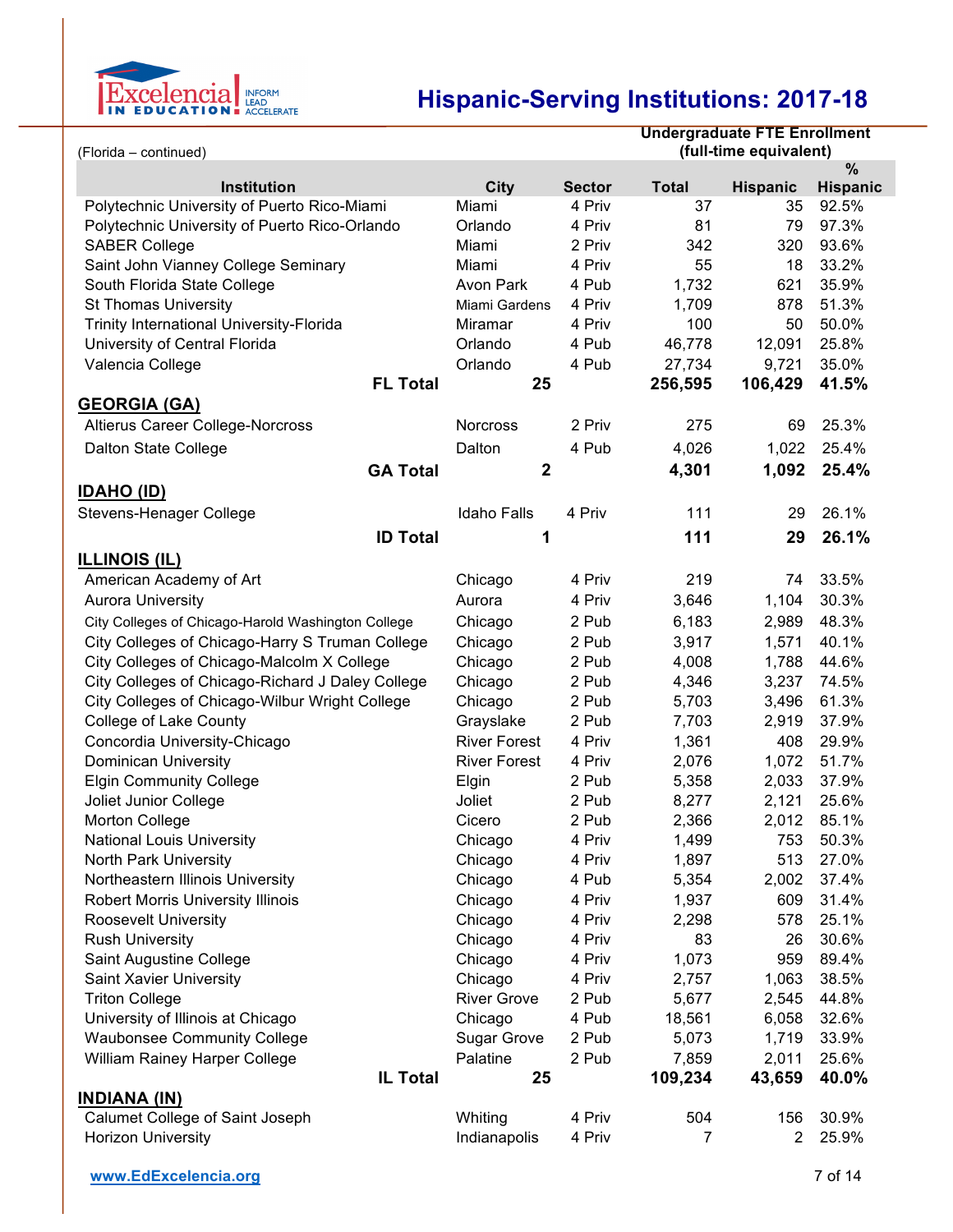

**IN Total 2 511 158 30.8%**

|                                                        |                   |               | <b>Undergraduate FTE Enrollment</b><br>(full-time equivalent) |                 |                 |
|--------------------------------------------------------|-------------------|---------------|---------------------------------------------------------------|-----------------|-----------------|
|                                                        |                   |               |                                                               |                 | %               |
| Institution<br><b>KANSAS (KS)</b>                      | <b>City</b>       | <b>Sector</b> | <b>Total</b>                                                  | <b>Hispanic</b> | <b>Hispanic</b> |
| Dodge City Community College                           | Dodge City        | 2 Pub         | 1,218                                                         | 520             | 42.7%           |
| Donnelly College                                       | Kansas City       | 4 Priv        | 275                                                           | 124             | 45.0%           |
| <b>Garden City Community College</b>                   | Garden City       | 2 Pub         | 1,478                                                         | 636             | 43.0%           |
| <b>Seward County Community College</b>                 | Liberal           | 2 Pub         | 1,097                                                         | 556             | 50.7%           |
| <b>KS Total</b>                                        |                   |               | 4,068                                                         | 1,836           | 45.1%           |
|                                                        | 4                 |               |                                                               |                 |                 |
| <b>LOUISIANA (LA)</b><br>Saint Joseph Seminary College |                   |               | 142                                                           | 45              | 31.9%           |
| <b>LA Total</b>                                        | St. Benedict<br>1 | 4 Priv        | 142                                                           | 45              | 31.9%           |
| <b>MASSACHUSETTS (MA)</b>                              |                   |               |                                                               |                 |                 |
| Cambridge College                                      | <b>Boston</b>     | 4 Priv        | 429                                                           | 137             | 31.9%           |
| <b>Holyoke Community College</b>                       | Holyoke           | 2 Pub         | 3,533                                                         | 938             | 26.5%           |
| Northern Essex Community College                       | Haverhill         | 2 Pub         | 3,213                                                         | 1,339           | 41.7%           |
| <b>Springfield Technical Community College</b>         | Springfield       | 2 Pub         | 3,313                                                         | 957             | 28.9%           |
| Urban College of Boston                                | <b>Boston</b>     | 2 Priv        | 366                                                           | 236             | 64.6%           |
| <b>MA Total</b>                                        | 5                 |               | 10,854                                                        | 3,607           | 33.2%           |
| <b>NORTH CAROLINA (NC)</b>                             |                   |               |                                                               |                 |                 |
| <b>Sampson Community College</b>                       | Clinton           | 2 Pub         | 787                                                           | 221             | 28.0%           |
| <b>NC Total</b>                                        | 1                 |               | 787                                                           | 221             | 28.0%           |
| <b>NEVADA (NV)</b>                                     |                   |               |                                                               |                 |                 |
| College of Southern Nevada                             | Las Vegas         | 4 Pub         | 19,143                                                        | 6,167           | 32.2%           |
| Nevada State College                                   | Henderson         | 4 Pub         | 2,720                                                         | 952             | 35.0%           |
| <b>Truckee Meadows Community College</b>               | Reno              | 2 Pub         | 5,470                                                         | 1,609           | 29.4%           |
| University of Nevada-Las Vegas                         | Las Vegas         | 4 Pub         | 21,509                                                        | 6,215           | 28.9%           |
| <b>NV Total</b>                                        | 4                 |               | 48,842                                                        | 14,943          | 30.6%           |
| <b>NEW JERSEY (NJ)</b>                                 |                   |               |                                                               |                 |                 |
| <b>Bloomfield College</b>                              | Bloomfield        | 4 Priv        | 1,755                                                         | 495             | 28.2%           |
| College of Saint Elizabeth                             | Morristown        | 4 Priv        | 654                                                           | 164             | 25.1%           |
| <b>Cumberland County College</b>                       | Vineland          | 2 Pub         | 2,143                                                         | 776             | 36.2%           |
| <b>Essex County College</b>                            | Newark            | 2 Pub         | 5,904                                                         | 1,604           | 27.2%           |
| Fairleigh Dickinson University-Metropolitan Campus     | Teaneck           | 4 Priv        | 3,589                                                         | 1,230           | 34.3%           |
| <b>Felician University</b>                             | Lodi              | 4 Priv        | 1,507                                                         | 447             | 29.6%           |
| <b>Hudson County Community College</b>                 | Jersey City       | 2 Pub         | 6,388                                                         | 3,606           | 56.4%           |
| <b>Kean University</b>                                 | Union             | 4 Pub         | 10,512                                                        | 3,004           | 28.6%           |
| <b>Middlesex County College</b>                        | Edison            | 2 Pub         | 7,387                                                         | 2,393           | 32.4%           |
| Montclair State University                             | Montclair         | 4 Pub         | 15,714                                                        | 4,325           | 27.5%           |
| New Jersey City University                             | Jersey City       | 4 Pub         | 5,734                                                         | 2,317           | 40.4%           |
| Passaic County Community College                       | Paterson          | 2 Pub         | 4,223                                                         | 2,291           | 54.2%           |
| Pillar College                                         | Newark            | 4 Priv        | 434                                                           | 181             | 41.7%           |
| <b>Rutgers University-Newark</b>                       | Newark            | 4 Pub         | 7,723                                                         | 2,168           | 28.1%           |
| Saint Peter's University                               | Jersey City       | 4 Priv        | 2,485                                                         | 1,122           | 45.1%           |
| <b>Union County College</b>                            | Cranford          | 2 Pub         | 6,115                                                         | 2,211           | 36.2%           |
| William Paterson University of New Jersey              | Wayne             | 4 Pub         | 7,912                                                         | 2,485           | 31.4%           |
| <b>NJ Total</b>                                        | 17                |               | 90,177                                                        | 30,818          | 34.2%           |
| <b>NEW MEXICO (NM)</b>                                 |                   |               |                                                               |                 |                 |
| <b>Central New Mexico Community College</b>            | Albuquerque       | 2 Pub         | 12,646                                                        | 6,561           | 51.9%           |
|                                                        |                   |               |                                                               |                 |                 |

**www.EdExcelencia.org** 8 of 14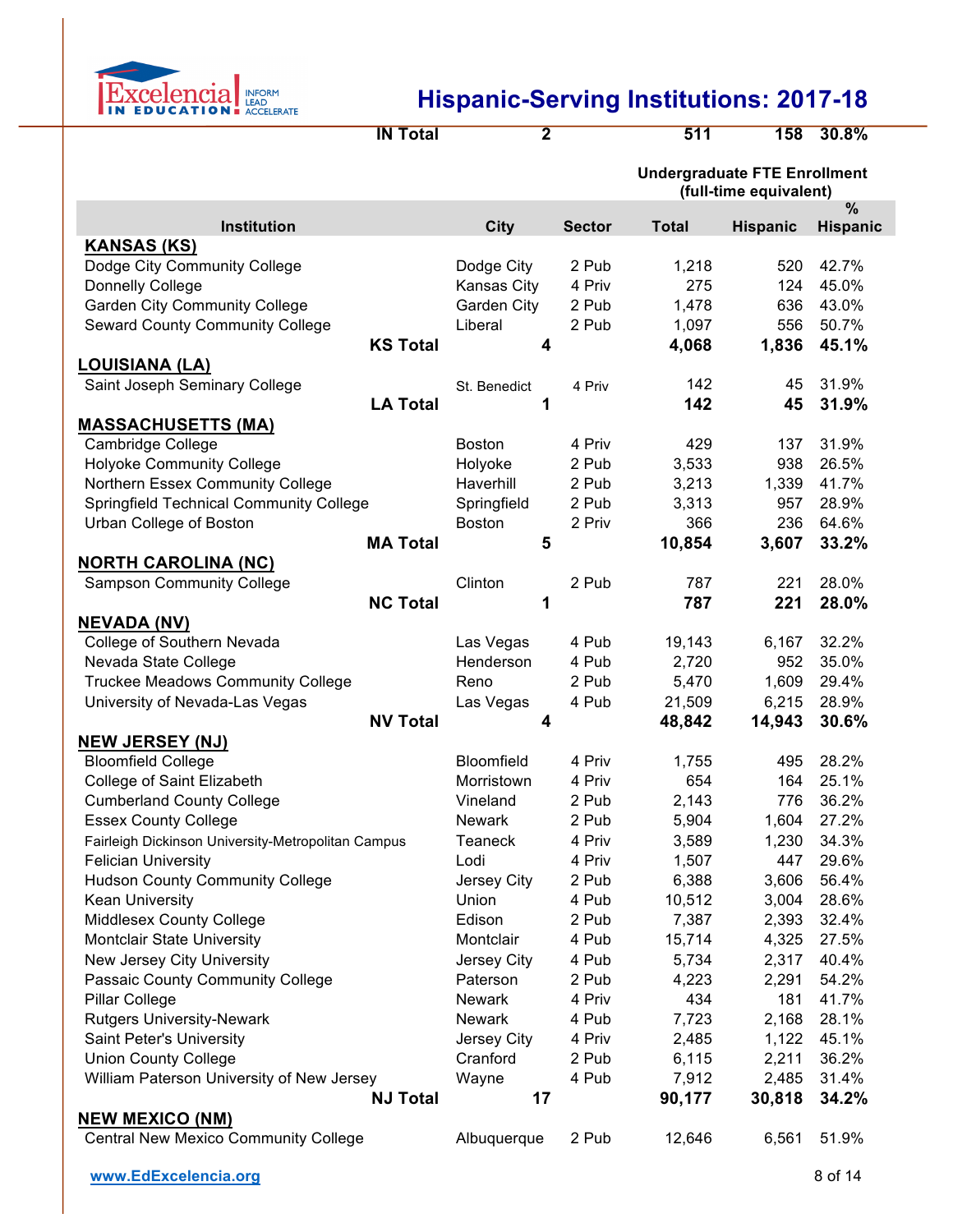

| (New Mexico - continued)                           |                    |               | <b>Undergraduate FTE Enrollment</b><br>(full-time equivalent) |                 |                         |
|----------------------------------------------------|--------------------|---------------|---------------------------------------------------------------|-----------------|-------------------------|
| <b>Institution</b>                                 | City               | <b>Sector</b> | <b>Total</b>                                                  | <b>Hispanic</b> | $\%$<br><b>Hispanic</b> |
| <b>Clovis Community College</b>                    | Clovis             | 2 Pub         | 1,535                                                         | 635             | 41.3%                   |
| Eastern New Mexico University-Main Campus          | Portales           | 4 Pub         | 3,400                                                         | 1,359           | 40.0%                   |
| Eastern New Mexico University-Roswell Campus       | Roswell            | 2 Pub         | 1,601                                                         | 837             | 52.2%                   |
| Eastern New Mexico University-Ruidoso Campus       | Ruidoso            | 2 Pub         | 311                                                           | 102             | 32.7%                   |
| Luna Community College                             | Las Vegas          | 2 Pub         | 655                                                           | 520             | 79.4%                   |
| <b>Mesalands Community College</b>                 | Tucumcari          | 2 Pub         | 480                                                           | 217             | 45.3%                   |
| New Mexico Highlands University                    | Las Vegas          | 4 Pub         | 1,565                                                         | 917             | 58.6%                   |
| New Mexico Institute of Mining and Technology      | Socorro            | 4 Pub         | 1,365                                                         | 410             | 30.0%                   |
| New Mexico Junior College                          | Hobbs              | 2 Pub         | 1,254                                                         | 624             | 49.8%                   |
| New Mexico State University-Alamogordo             | Alamogordo         | 2 Pub         | 856                                                           | 373             | 43.6%                   |
| New Mexico State University-Carlsbad               | Carlsbad           | 2 Pub         | 990                                                           | 527             | 53.2%                   |
| New Mexico State University-Dona Ana               | Las Cruces         | 2 Pub         | 5,014                                                         | 3,707           | 73.9%                   |
| New Mexico State University-Grants                 | Grants             | 2 Pub         | 438                                                           | 177             | 40.4%                   |
| New Mexico State University-Main Campus            | Las Cruces         | 4 Pub         | 10,514                                                        | 6,166           | 58.6%                   |
| Northern New Mexico College                        | Espanola           | 4 Pub         | 758                                                           | 509             | 67.2%                   |
| Santa Fe Community College                         | Santa Fe           | 2 Pub         | 2,365                                                         | 1,254           | 53.0%                   |
| University of New Mexico-Los Alamos Campus         | Los Alamos         | 2 Pub         | 433                                                           | 237             | 54.8%                   |
| University of New Mexico-Main Campus               | Albuquerque        | 4 Pub         | 17,216                                                        | 8,244           | 47.9%                   |
| University of New Mexico-Taos Campus               | Ranchos de<br>Taos | 2 Pub         | 659                                                           | 396             | 60.0%                   |
| University of New Mexico-Valencia County Campus    | Los Lunas          | 2 Pub         | 1,134                                                         | 745             | 65.7%                   |
| University of the Southwest                        | Hobbs              | 4 Priv        | 453                                                           | 203             | 44.8%                   |
| <b>Western New Mexico University</b>               | <b>Silver City</b> | 4 Pub         | 1,630                                                         | 778             | 47.7%                   |
| <b>NM Total</b>                                    | 23                 |               | 67,275                                                        | 35,497          | 52.8%                   |
| <b>NEW YORK (NY)</b>                               |                    |               |                                                               |                 |                         |
| American Musical and Dramatic Academy              | New York           | 4 Priv        | 1,515                                                         | 394             | 26.0%                   |
| <b>Boricua College</b>                             | New York           | 4 Priv        | 769                                                           | 640             | 83.2%                   |
| Cochran School of Nursing                          | Yonkers            | 2 Priv        | 64                                                            | 24              | 38.3%                   |
| College of Mount Saint Vincent                     | <b>Bronx</b>       | 4 Priv        | 1,645                                                         | 689             | 41.9%                   |
| College of Staten Island CUNY                      | Staten Island      | 4 Pub         | 10,840                                                        | 2,909           | 26.8%                   |
| <b>CUNY Bernard M Baruch College</b>               | New York           | 4 Pub         | 13,073                                                        | 3,279           | 25.1%                   |
| <b>CUNY Borough of Manhattan Community College</b> | New York           | 2 Pub         | 21,317                                                        | 9,621           | 45.1%                   |
| <b>CUNY Bronx Community College</b>                | <b>Bronx</b>       | 2 Pub         | 8,418                                                         | 5,466           | 64.9%                   |
| <b>CUNY City College</b>                           | New York           | 4 Pub         | 11,430                                                        | 4,318           | 37.8%                   |
| <b>CUNY Graduate School and University Center</b>  | New York           | 4 Pub         | 1,083                                                         | 352             | 32.5%                   |
| <b>CUNY Hostos Community College</b>               | <b>Bronx</b>       | 2 Pub         | 5,188                                                         | 3,312           | 63.8%                   |
| <b>CUNY Hunter College</b>                         | New York           | 4 Pub         | 14,320                                                        | 4,342           | 30.3%                   |
| CUNY John Jay College of Criminal Justice          | New York           | 4 Pub         | 11,341                                                        | 5,787           | 51.0%                   |
| <b>CUNY LaGuardia Community College</b>            | Long Island City   | 2 Pub         | 13,704                                                        | 6,253           | 45.6%                   |
| <b>CUNY Lehman College</b>                         | <b>Bronx</b>       | 4 Pub         | 9,138                                                         | 5,276           | 57.7%                   |
| <b>CUNY New York City College of Technology</b>    | <b>Brooklyn</b>    | 4 Pub         | 13,552                                                        | 4,694           | 34.6%                   |
| <b>CUNY Queens College</b>                         | Queens             | 4 Pub         | 13,977                                                        | 3,918           | 28.0%                   |
| <b>CUNY Queensborough Community College</b>        | <b>Bayside</b>     | 2 Pub         | 11,287                                                        | 3,755           | 33.3%                   |
| <b>CUNY York College</b>                           | Jamaica            | 4 Pub         | 6,403                                                         | 1,692           | 26.4%                   |
| Dominican College of Blauvelt                      | Orangeburg         | 4 Priv        | 1,331                                                         | 414             | 31.1%                   |
| <b>LIU Riverhead</b>                               | Riverhead          | 4 Priv        | 23                                                            | 7               | 30.1%                   |
| Manhattanville College                             | Purchase           | 4 Priv        | 1,669                                                         | 419             | 25.1%                   |
| <b>Mercy College</b>                               | Dobbs Ferry        | 4 Priv        | 5,766                                                         | 2,287           | 39.7%                   |
| Metropolitan College of New York                   | New York           | 4 Priv        | 719                                                           | 208             | 28.9%                   |
| www.EdExcelencia.org                               |                    |               |                                                               |                 | 9 of 14                 |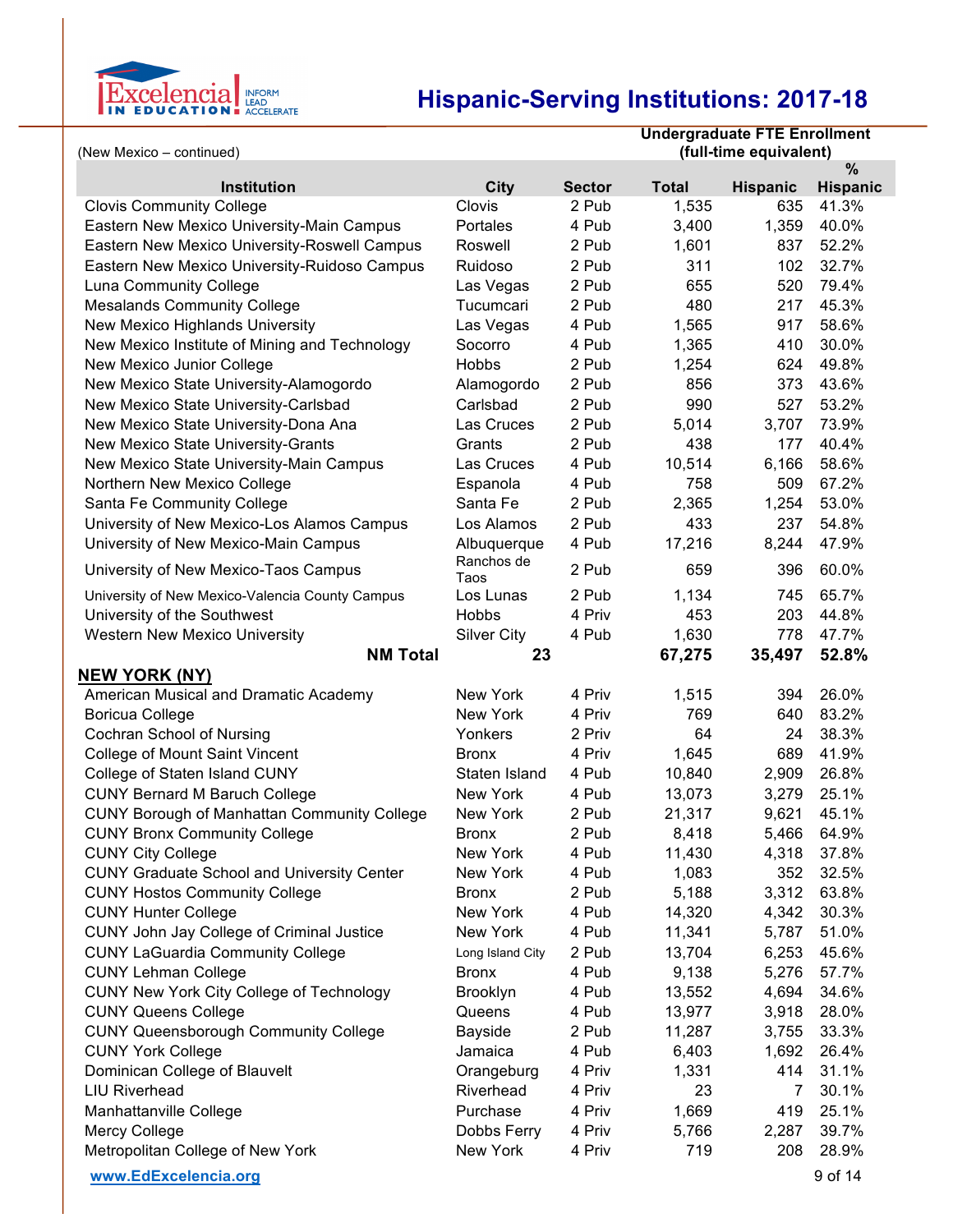

|                                                                                        |                        |                | <b>Undergraduate FTE Enrollment</b> |                 |                 |
|----------------------------------------------------------------------------------------|------------------------|----------------|-------------------------------------|-----------------|-----------------|
| (full-time equivalent)<br>(New York - continued)                                       |                        |                |                                     |                 |                 |
|                                                                                        |                        |                |                                     |                 | %               |
| <b>Institution</b>                                                                     | <b>City</b>            | <b>Sector</b>  | <b>Total</b>                        | <b>Hispanic</b> | <b>Hispanic</b> |
| <b>Nassau Community College</b>                                                        | Garden City            | 2 Pub          | 13,877                              | 3,978           | 28.7%           |
| Nyack College                                                                          | <b>Nyack</b>           | 4 Priv         | 1,236                               | 354             | 28.7%           |
| <b>Orange County Community College</b><br>Stella and Charles Guttman Community College | Middletown<br>New York | 2 Pub<br>2 Pub | 4,216<br>958                        | 1,253<br>578    | 29.7%<br>60.3%  |
| <b>Suffolk County Community College</b>                                                | Selden                 | 2 Pub          | 18,194                              | 4,571           | 25.1%           |
| <b>Sullivan County Community College</b>                                               | Loch Sheldrake         | 2 Pub          | 1,086                               | 274             | 25.2%           |
| <b>SUNY College at Old Westbury</b>                                                    | Old Westbury           | 4 Pub          | 4,290                               | 1,110           | 25.9%           |
| <b>SUNY Westchester Community College</b>                                              | Valhalla               | 2 Pub          | 8,703                               | 3,145           | 36.1%           |
|                                                                                        | <b>New</b>             |                |                                     |                 |                 |
| The College of New Rochelle                                                            | Rochelle               | 4 Priv         | 2,347                               | 611             | 26.0%           |
| Vaughn College of Aeronautics and Technology                                           | Flushing               | 4 Priv         | 1,333                               | 437             | 32.7%           |
| <b>NY Total</b>                                                                        | 34                     |                | 234,810                             | 86,365          | 36.8%           |
| <u>OHIO (OH)</u>                                                                       |                        |                |                                     |                 |                 |
| Union Institute & University                                                           | Cincinnati             | 4 Priv         | 583                                 | 150             | 25.8%           |
| <b>OH Total</b>                                                                        | 1                      |                | 583                                 | 150             | 25.8%           |
| <b>OKLAHOMA (OK)</b>                                                                   |                        |                |                                     |                 |                 |
| Oklahoma Panhandle State University                                                    | Goodwell               | 4 Pub          | 967                                 | 252             | 26.1%           |
| <b>Randall University</b>                                                              | Moore                  | 4 Priv         | 282                                 | 74              | 26.3%           |
| <b>OK Total</b>                                                                        | $\mathbf{2}$           |                | 1,250                               | 326             | 26.1%           |
| <b>OREGON (OR)</b>                                                                     |                        |                |                                     |                 |                 |
| <b>Blue Mountain Community College</b>                                                 | Pendleton              | 2 Pub          | 1,033                               | 288             | 27.9%           |
| <b>Chemeketa Community College</b>                                                     | Salem                  | 2 Pub          | 6,588                               | 1,800           | 27.3%           |
| <b>Columbia Gorge Community College</b>                                                | The Dalles             | 2 Pub          | 489                                 | 149             | 30.4%           |
| <b>Treasure Valley Community College</b>                                               | Ontario                | 2 Pub          | 1,167                               | 324             | 27.8%           |
| <b>Warner Pacific College</b>                                                          | Portland               | 4 Priv         | 398                                 | 136             | 34.2%           |
| <b>OR Total</b>                                                                        | 5                      |                | 9,674                               | 2,697           | 27.9%           |
| <b>PENNSYLVANIA (PA)</b>                                                               |                        |                |                                     |                 |                 |
| Reading Area Community College                                                         | Reading                | 2 Pub          | 2,125                               | 722             | 34.0%           |
| <b>PA Total</b>                                                                        | 1                      |                | 2,125                               | 722             | 34.0%           |
| <b>PUERTO RICO (PR)</b>                                                                |                        |                |                                     |                 |                 |
| American University of Puerto Rico                                                     | Bayamon                | 4 Priv         | 441                                 | 441             | 100.0%          |
| American University of Puerto Rico                                                     | Manati                 | 4 Priv         | 591                                 | 591             | 100.0%          |
| Atenas College                                                                         | Manati                 | 4 Priv         | 789                                 |                 | 789 100.0%      |
|                                                                                        |                        | 4 Priv         |                                     |                 | 100.0%          |
| <b>Atlantic University College</b>                                                     | Guaynabo               |                | 1,268                               | 1,268           |                 |
| Caribbean University-Bayamon                                                           | Bayamon                | 4 Priv         | 988                                 | 988             | 100.0%          |
| Caribbean University-Carolina                                                          | Carolina               | 4 Priv         | 282                                 | 282             | 100.0%          |
| Caribbean University-Ponce                                                             | Ponce                  | 4 Priv         | 527                                 | 527             | 100.0%          |
| Caribbean University-Vega Baja                                                         | Vega Baja              | 4 Priv         | 216                                 | 216             | 100.0%          |
| Carlos Albizu University-San Juan                                                      | San Juan               | 4 Priv         | 256                                 | 249             | 97.3%           |
| Colegio Universitario de San Juan                                                      | San Juan               | 4 Pub          | 1,333                               | 1,333           | 100.0%          |
| Dewey University-Bayamon                                                               | Bayamon                | 2 Priv         | 73                                  | 73              | 100.0%          |
| Dewey University-Carolina                                                              | Carolina               | 4 Priv         | 244                                 | 244             | 100.0%          |
| Dewey University-Fajardo                                                               | Fajardo                | 2 Priv         | 93                                  | 93              | 100.0%          |
| Dewey University-Hato Rey                                                              | Hato Rey               | 4 Priv         | 284                                 | 284             | 100.0%          |
| Dewey University-Juana Díaz                                                            | Juana Diaz             | 4 Priv         | 131                                 | 131             | 100.0%          |
| Dewey University-Manati                                                                | Manati                 | 4 Priv         | 302                                 | 302             | 100.0%          |
| Dewey University-Mayaguez                                                              | Mayaguez               | 2 Priv         | 25                                  | 25              | 100.0%          |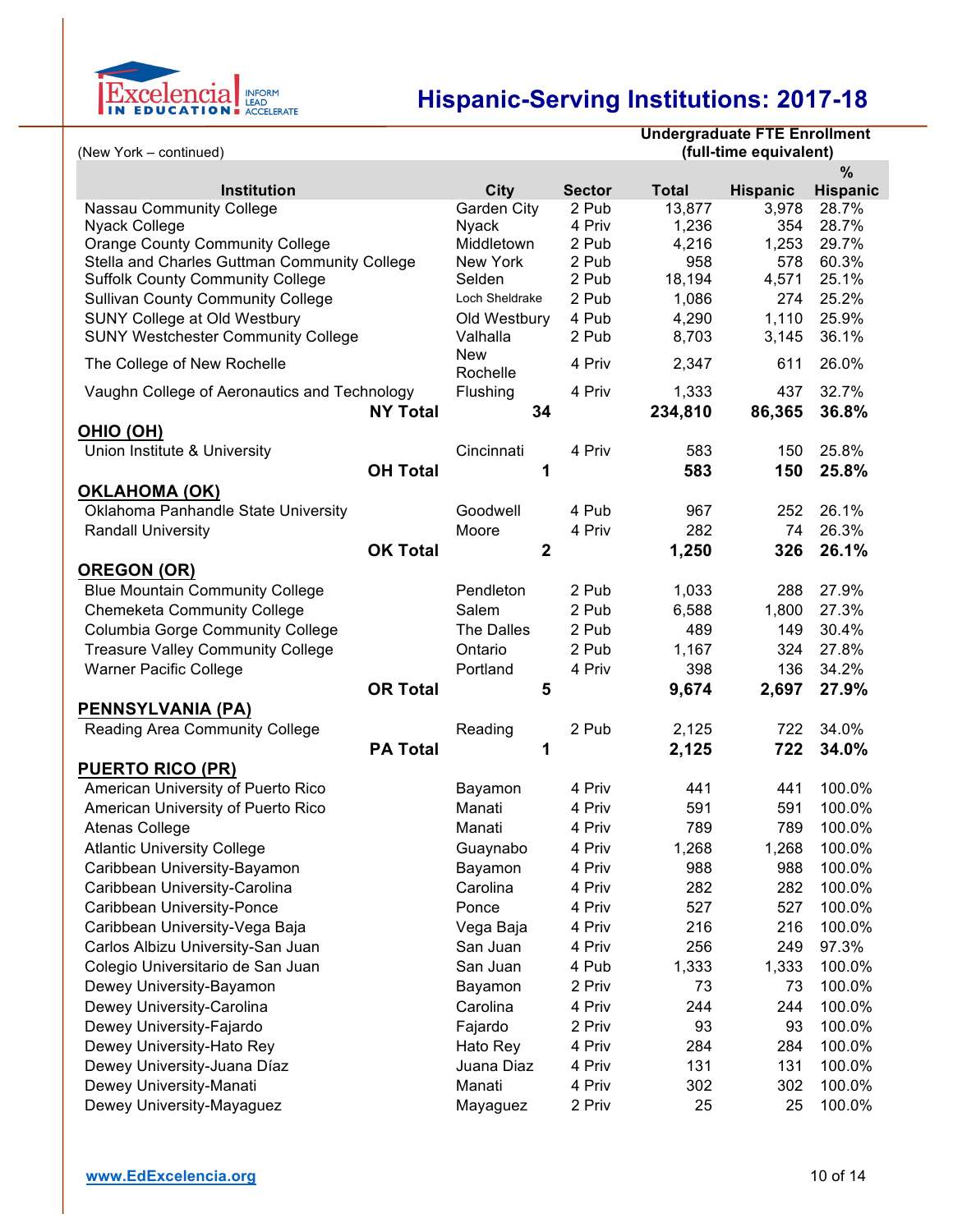

| (Puerto Rico – continued)                                        |                     |                         | <b>Undergraduate FTE Enrollment</b><br>(full-time equivalent) |                          |                           |
|------------------------------------------------------------------|---------------------|-------------------------|---------------------------------------------------------------|--------------------------|---------------------------|
|                                                                  |                     |                         |                                                               |                          | %                         |
| <b>Institution</b><br>EDP University of Puerto Rico Inc-San Juan | City<br>San Juan    | <b>Sector</b><br>4 Priv | <b>Total</b><br>1,330                                         | <b>Hispanic</b><br>1,330 | <b>Hispanic</b><br>100.0% |
| EDP University of Puerto Rico Inc-San Sebastian                  | San Sebastian       | 4 Priv                  | 834                                                           | 834                      | 100.0%                    |
| Escuela de Artes Plasticas y Diseno de Puerto Rico               | San Juan            | 4 Pub                   | 412                                                           | 409                      | 99.3%                     |
| <b>Humacao Community College</b>                                 | Humacao             | 4 Priv                  | 402                                                           | 402                      | 100.0%                    |
| Instituto Tecnologico de Puerto Rico-Recinto de                  |                     |                         |                                                               |                          |                           |
| Guayama                                                          | Guayama             | 2 Pub                   | 583                                                           | 583                      | 100.0%                    |
| Instituto Tecnologico de Puerto Rico-Recinto de Manati           | Manati              | 2 Pub                   | 595                                                           | 595                      | 100.0%                    |
| Instituto Tecnologico de Puerto Rico-Recinto de Ponce            | Ponce               | 2 Pub                   | 301                                                           | 301                      | 100.0%                    |
| Instituto Tecnologico de Puerto Rico-Recinto de San Juan         | San Juan            | 2 Pub                   | 548                                                           | 548                      | 100.0%                    |
| Inter American University of Puerto Rico-Aguadilla               | Aguadilla           | 4 Priv                  | 3,610                                                         | 3,597                    | 99.6%                     |
| Inter American University of Puerto Rico-Arecibo                 | Arecibo             | 4 Priv                  | 3,583                                                         | 3,561                    | 99.4%                     |
| Inter American University of Puerto Rico-Barranquitas            | <b>Barranquitas</b> | 4 Priv                  | 1,677                                                         | 1,676                    | 99.9%                     |
| Inter American University of Puerto Rico-Bayamon                 | Bayamon             | 4 Priv                  | 4,150                                                         | 4,070                    | 98.1%                     |
| Inter American University of Puerto Rico-Fajardo                 | Fajardo             | 4 Priv                  | 1,817                                                         | 1,814                    | 99.8%                     |
| Inter American University of Puerto Rico-Guayama                 | Guayama             | 4 Priv                  | 1,603                                                         | 1,597                    | 99.6%                     |
| Inter American University of Puerto Rico-Metro                   | San Juan            | 4 Priv                  | 5,495                                                         | 5,373                    | 97.8%                     |
| Inter American University of Puerto Rico-Ponce                   | Mercedita           | 4 Priv                  | 4,368                                                         | 4,346                    | 99.5%                     |
| Inter American University of Puerto Rico-San German              | San German          | 4 Priv                  | 3,859                                                         | 3,828                    | 99.2%                     |
| Monteclaro Escuela de Hoteleria y Artes Culinarias               | Rio Grande          | 2 Priv                  | 15                                                            | 15                       | 100.0%                    |
| Pontifical Catholic University of Puerto Rico-Arecibo            | Arecibo             | 4 Priv                  | 534                                                           | 513                      | 96.2%                     |
| Pontifical Catholic University of Puerto Rico-Mayaguez           | Mayaguez            | 4 Priv                  | 1,216                                                         | 1,209                    | 99.4%                     |
| Pontifical Catholic University of Puerto Rico-Ponce              | Ponce               | 4 Priv                  | 5,025                                                         | 4,992                    | 99.3%                     |
| Puerto Rico Conservatory of Music                                | San Juan            | 4 Pub                   | 351                                                           | 334                      | 95.2%                     |
| San Juan Bautista School of Medicine                             | Caguas              | 4 Priv                  | 37                                                            | 37                       | 100.0%                    |
| <b>Trinity College of Puerto Rico</b>                            | Ponce               | 2 Priv                  | 144                                                           | 144                      | 100.0%                    |
| Universal Technology College of Puerto Rico                      | Aguadilla           | 4 Priv                  | 275                                                           | 275                      | 100.0%                    |
| Universidad Adventista de las Antillas                           | Mayaguez            | 4 Priv                  | 1,111                                                         | 1,067                    | 96.0%                     |
| Universidad Central de Bayamon                                   | Bayamón             | 4 Priv                  | 1,250                                                         | 1,243                    | 99.4%                     |
| Universidad Central Del Caribe                                   | Bayamon             | 4 Priv                  | 113                                                           | 88                       | 77.5%                     |
| Universidad del Este                                             | Carolina            | 4 Priv                  | 8,169                                                         | 8,169                    | 100.0%                    |
| Universidad del Sagrado Corazon                                  | Santurce            | 4 Priv                  | 3,992                                                         | 3,992                    | 100.0%                    |
| Universidad del Turabo                                           | Gurabo              | 4 Priv                  | 11,548                                                        | 11,548                   | 100.0%                    |
| Universidad Metropolitana                                        | San Juan            | 4 Priv                  | 8,946                                                         | 8,946                    | 100.0%                    |
| Universidad Pentecostal Mizpa                                    | Rio Piedras         | 4 Priv                  | 195                                                           | 195                      | 100.0%                    |
| Universidad Politecnica de Puerto Rico                           | Hato Rey            | 4 Priv                  | 2,397                                                         | 2,392                    | 99.8%                     |
| Universidad Teologica del Caribe                                 | Trujillo Alto       | 4 Priv                  | 223                                                           | 223                      | 100.0%                    |
| University of Puerto Rico-Aguadilla                              | Aguadilla           | 4 Pub                   | 3,274                                                         | 3,092                    | 94.5%                     |
| University of Puerto Rico-Arecibo                                | Arecibo             | 4 Pub                   | 3,634                                                         | 3,634                    | 100.0%                    |
| University of Puerto Rico-Bayamon                                | Bayamon             | 4 Pub                   | 4,166                                                         | 4,166                    | 100.0%                    |
| University of Puerto Rico-Carolina                               | Carolina            | 4 Pub                   | 3,315                                                         | 3,315                    | 100.0%                    |
| University of Puerto Rico-Cayey                                  | Cayey               | 4 Pub                   | 3,305                                                         | 3,305                    | 100.0%                    |
| University of Puerto Rico-Humacao                                | Humacao             | 4 Pub                   | 3,504                                                         | 3,183                    | 90.8%                     |
| University of Puerto Rico-Mayaguez                               | Mayaguez            | 4 Pub                   | 11,894                                                        | 11,166                   | 93.9%                     |
| University of Puerto Rico-Medical Sciences                       | San Juan            | 4 Pub                   | 331                                                           | 331                      | 100.0%                    |
| University of Puerto Rico-Ponce                                  | Ponce               | 4 Pub                   | 3,021                                                         | 3,021                    | 100.0%                    |
| University of Puerto Rico-Rio Piedras                            | San Juan            | 4 Pub                   | 11,151                                                        | 9,496                    | 85.2%                     |
| University of Puerto Rico-Utuado                                 | Utuado              | 4 Pub                   | 1,115                                                         | 961                      | 86.2%                     |
| <b>PR Total</b>                                                  | 63                  |                         | 137,259                                                       | 133,750                  | 97.4%                     |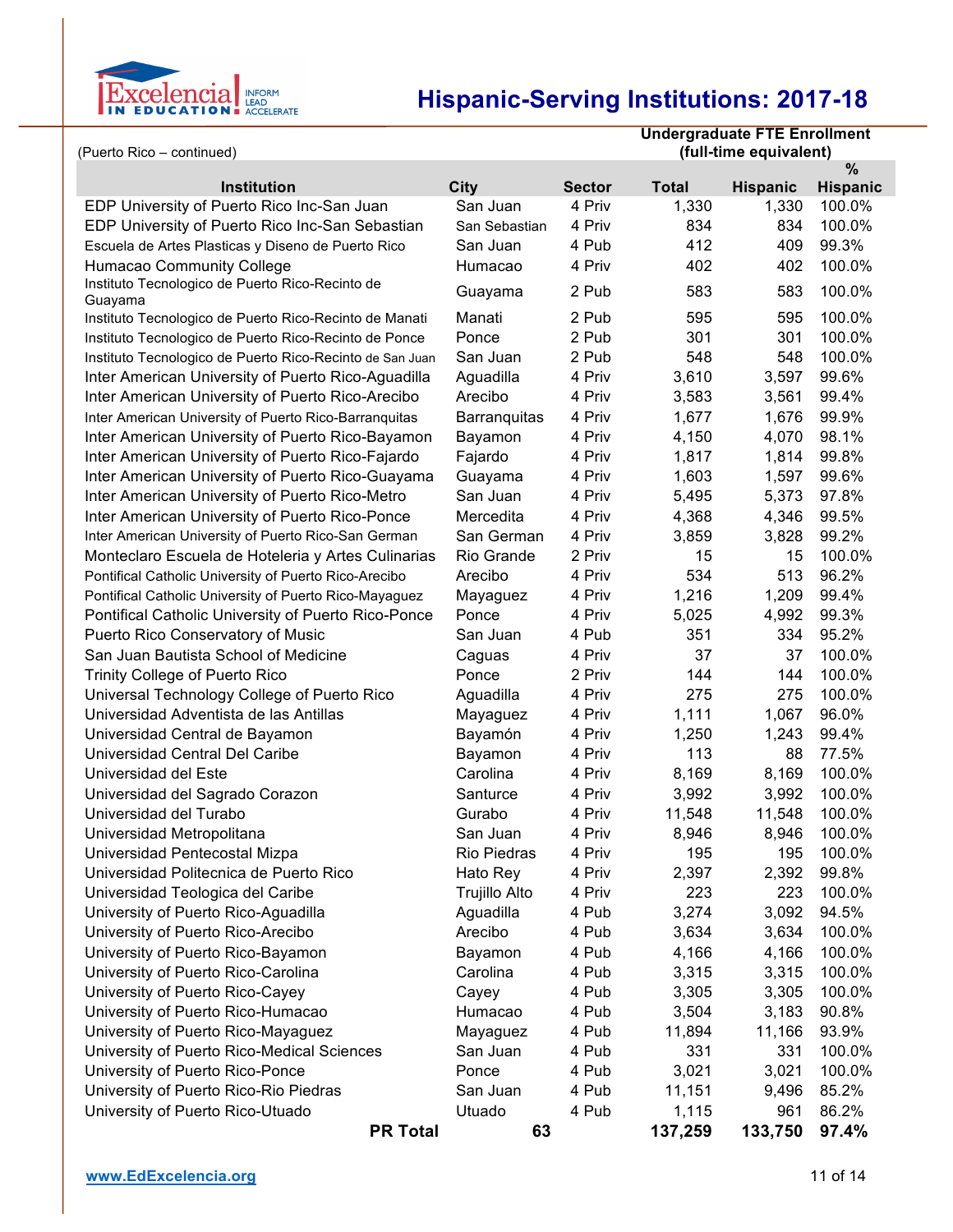

|                                           |                   |               | <b>Undergraduate FTE Enrollment</b><br>(full-time equivalent) |                 |                 |
|-------------------------------------------|-------------------|---------------|---------------------------------------------------------------|-----------------|-----------------|
|                                           |                   | <b>Sector</b> |                                                               |                 | %               |
| Institution<br><b>TEXAS (TX)</b>          | <b>City</b>       |               | <b>Total</b>                                                  | <b>Hispanic</b> | <b>Hispanic</b> |
| Altierus Career College-Arlington         | Arlington         | 2 Priv        | 209                                                           | 74              | 35.4%           |
| Altierus Career College-Bissonnet         | Houston           | 2 Priv        | 305                                                           | 134             | 44.1%           |
| Altierus Career College-Fort Worth South  | <b>Ft Worth</b>   | 2 Priv        | 189                                                           | 84              | 44.8%           |
| <b>Alvin Community College</b>            | Alvin             | 2 Pub         | 2,880                                                         | 978             | 34.0%           |
| Amarillo College                          | Amarillo          | 2 Pub         | 5,422                                                         | 2,262           | 41.7%           |
| Angelina College                          | Lufkin            | 2 Pub         | 2,819                                                         | 782             | 27.8%           |
| <b>Angelo State University</b>            | San Angelo        | 4 Pub         | 6,699                                                         | 2,336           | 34.9%           |
| <b>Austin Community College District</b>  | Austin            | 2 Pub         | 19,764                                                        | 7,030           | 35.6%           |
| <b>Baptist University of the Americas</b> | San Antonio       | 4 Priv        | 141                                                           | 77              | 54.9%           |
| <b>Brazosport College</b>                 | Lake Jackson      | 4 Pub         | 2,212                                                         | 871             | 39.4%           |
| <b>Brookhaven College</b>                 | Farmers Branch    | 2 Pub         | 5,772                                                         | 2,237           | 38.8%           |
| <b>Cedar Valley College</b>               | Lancaster         | 2 Pub         | 3,295                                                         | 963             | 29.2%           |
| Cisco College                             | Cisco             | 2 Pub         | 2,063                                                         | 515             | 25.0%           |
| <b>Coastal Bend College</b>               | <b>Beeville</b>   | 2 Pub         | 2,535                                                         | 1,717           | 67.7%           |
| College of the Mainland                   | <b>Texas City</b> | 2 Pub         | 2,228                                                         | 656             | 29.4%           |
| <b>Concordia University Texas</b>         | Austin            | 4 Priv        | 1,495                                                         | 478             | 32.0%           |
| Del Mar College                           | Corpus Christi    | 2 Pub         | 5,627                                                         | 3,752           | 66.7%           |
| <b>Eastfield College</b>                  | Mesquite          | 2 Pub         | 7,044                                                         | 3,454           | 49.0%           |
| El Centro College                         | <b>Dallas</b>     | 2 Pub         | 4,536                                                         | 2,117           | 46.7%           |
| El Paso Community College                 | El Paso           | 2 Pub         | 15,438                                                        | 13,087          | 84.8%           |
| <b>Frank Phillips College</b>             | <b>Borger</b>     | 2 Pub         | 885                                                           | 325             | 36.7%           |
| <b>Galveston College</b>                  | Galveston         | 2 Pub         | 1,129                                                         | 425             | 37.6%           |
| <b>Hallmark University</b>                | San Antonio       | 4 Priv        | 872                                                           | 390             | 44.7%           |
| <b>Houston Baptist University</b>         | Houston           | 4 Priv        | 2,184                                                         | 779             | 35.7%           |
| <b>Houston Community College</b>          | Houston           | 2 Pub         | 30,620                                                        | 9,579           | 31.3%           |
| <b>Howard College</b>                     | <b>Big Spring</b> | 2 Pub         | 2,249                                                         | 1,111           | 49.4%           |
| Huston-Tillotson University               | Austin            | 4 Priv        | 1,022                                                         | 277             | 27.1%           |
| Jacksonville College-Main Campus          | Jacksonville      | 2 Priv        | 373                                                           | 140             | 37.6%           |
| Lamar State College-Port Arthur           | Port Arthur       | 2 Pub         | 1,281                                                         | 383             | 29.9%           |
| Laredo Community College                  | Laredo            | 2 Pub         | 5,203                                                         | 5,072           | 97.5%           |
| Lee College                               | Baytown           | 2 Pub         | 3,490                                                         | 1,374           | 39.4%           |
| Lone Star College System                  | The<br>Woodlands  | 2 Pub         | 37,925                                                        | 14,112          | 37.2%           |
| <b>McLennan Community College</b>         | Waco              | 2 Pub         | 5,293                                                         | 1,686           | 31.8%           |
| <b>McMurry University</b>                 | Abilene           | 4 Priv        | 1,015                                                         | 260             | 25.6%           |
| <b>Midland College</b>                    | Midland           | 4 Pub         | 3,201                                                         | 1,609           | 50.2%           |
| Mountain View College                     | Dallas            | 2 Pub         | 4,467                                                         | 2,642           | 59.2%           |
| North Lake College                        | Irving            | 2 Pub         | 5,014                                                         | 1,752           | 34.9%           |
| Northeast Lakeview College                | Universal<br>City | 2 Pub         | 1,677                                                         | 836             | 49.9%           |
| Northeast Texas Community College         | Mount<br>Pleasant | 2 Pub         | 1,977                                                         | 573             | 29.0%           |
| Northwest Vista College                   | San Antonio       | 2 Pub         | 8,357                                                         | 5,302           | 63.4%           |
| Odessa College                            | Odessa            | 2 Pub         | 3,511                                                         | 2,210           | 63.0%           |
| Our Lady of the Lake University           | San Antonio       | 4 Priv        | 1,269                                                         | 972             | 76.7%           |
| Palo Alto College                         | San Antonio       | 2 Pub         | 4,513                                                         | 3,639           | 80.6%           |
| Remington College-Dallas Campus           | Garland           | 4 Priv        | 971                                                           | 456             | 47.0%           |

**www.EdExcelencia.org** 12 of 14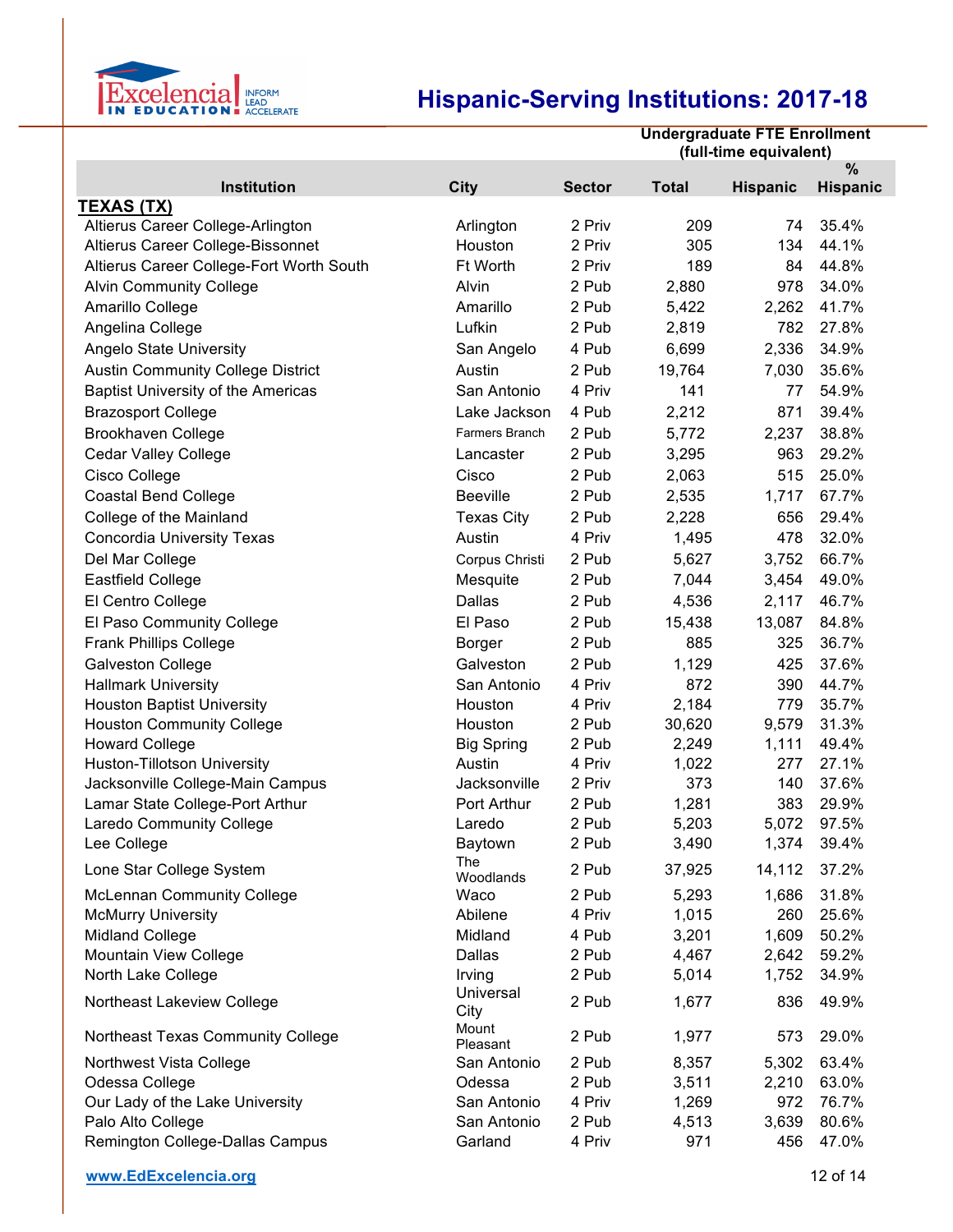

| (Texas – continued)                                             |                    |               | <b>Undergraduate FTE Enrollment</b><br>(full-time equivalent) |                 |                 |
|-----------------------------------------------------------------|--------------------|---------------|---------------------------------------------------------------|-----------------|-----------------|
|                                                                 |                    |               |                                                               |                 | $\%$            |
| <b>Institution</b>                                              | City               | <b>Sector</b> | <b>Total</b>                                                  | <b>Hispanic</b> | <b>Hispanic</b> |
| Remington College-Fort Worth Campus                             | Fort Worth         | 4 Priv        | 558                                                           | 165             | 29.6%           |
| Remington College-Houston Southeast Campus                      | Webster            | 2 Priv        | 338                                                           | 130             | 38.5%           |
| Remington College-North Houston Campus                          | Houston            | 4 Priv        | 554                                                           | 246             | 44.4%           |
| <b>Richland College</b>                                         | Dallas             | 2 Pub         | 8,946                                                         | 2,903           | 32.4%           |
| Saint Edward's University                                       | Austin             | 4 Priv        | 3,690                                                         | 1,586           | 43.0%           |
| San Antonio College                                             | San Antonio        | 2 Pub         | 8,904                                                         | 5,478           | 61.5%           |
| San Jacinto Community College                                   | Pasadena           | 2 Pub         | 14,947                                                        | 8,274           | 55.4%           |
| <b>Schreiner University</b>                                     | Kerrville          | 4 Priv        | 1,181                                                         | 462             | 39.2%           |
| South Plains College                                            | Levelland          | 2 Pub         | 6,159                                                         | 2,859           | 46.4%           |
| South Texas College                                             | McAllen            | 4 Pub         | 19,074                                                        | 18,087          | 94.8%           |
| Southwest Collegiate Institute for the Deaf                     | <b>Big Spring</b>  | 2 Pub         | 85                                                            | 35              | 41.7%           |
| Southwest Texas Junior College                                  | Uvalde             | 2 Pub         | 3,561                                                         | 3,046           | 85.5%           |
| Southwestern Adventist University                               | Keene              | 4 Priv        | 709                                                           | 321             | 45.3%           |
| St Philip's College                                             | San Antonio        | 2 Pub         | 5,109                                                         | 2,939           | 57.5%           |
| St. Mary's University                                           | San Antonio        | 4 Priv        | 2,267                                                         | 1,524           | 67.2%           |
| <b>Sul Ross State University</b>                                | Alpine             | 4 Pub         | 1,748                                                         | 1,094           | 62.6%           |
| <b>Tarrant County College District</b>                          | Fort Worth         | 2 Pub         | 27,795                                                        | 9,378           | 33.7%           |
| <b>Temple College</b>                                           | Temple             | 2 Pub         | 2,769                                                         | 779             | 28.1%           |
| Texas A & M International University                            | Laredo             | 4 Pub         | 5,840                                                         | 5,532           | 94.7%           |
| Texas A & M University-Corpus Christi                           | Corpus Christi     | 4 Pub         | 9,087                                                         | 4,509           | 49.6%           |
| Texas A & M University-Kingsville                               | Kingsville         | 4 Pub         | 5,732                                                         | 4,166           | 72.7%           |
| Texas A&M University-San Antonio                                | San Antonio        | 4 Pub         | 3,882                                                         | 1,537           | 39.6%           |
| <b>Texas Lutheran University</b>                                | Seguin             | 4 Priv        | 1,326                                                         | 449             | 33.8%           |
| <b>Texas Southmost College</b>                                  | <b>Brownsville</b> | 2 Pub         | 3,084                                                         | 2,907           | 94.3%           |
| <b>Texas State Technical College</b>                            | Waco               | 2 Pub         | 7,545                                                         | 3,898           | 51.7%           |
| <b>Texas State University</b>                                   | San Marcos         | 4 Pub         | 30,505                                                        | 11,347          | 37.2%           |
| <b>Texas Tech University</b>                                    | Lubbock            | 4 Pub         | 28,698                                                        | 7,969           | 27.8%           |
| <b>Texas Wesleyan University</b>                                | Fort Worth         | 4 Priv        | 1,567                                                         | 487             | 31.1%           |
| <b>Texas Woman's University</b>                                 | Denton             | 4 Pub         | 8,317                                                         | 2,530           | 30.4%           |
| The University of Texas at Arlington                            | Arlington          | 4 Pub         | 24,069                                                        | 6,777           | 28.2%           |
| The University of Texas at El Paso                              | El Paso            | 4 Pub         | 16,977                                                        | 14,043          | 82.7%           |
| The University of Texas at San Antonio                          | San Antonio        | 4 Pub         | 23,501                                                        | 12,826          | 54.6%           |
| The University of Texas Health Science Center at                | Houston            | 4 Pub         | 632                                                           | 194             | 30.6%           |
| Houston                                                         |                    |               |                                                               |                 |                 |
| The University of Texas Health Science Center at San<br>Antonio | San Antonio        | 4 Pub         | 730                                                           | 326             | 44.6%           |
| The University of Texas MD Anderson Cancer Center               | Houston            | 4 Pub         | 281                                                           | 88              | 31.4%           |
| The University of Texas of the Permian Basin                    | Odessa             | 4 Pub         | 3,755                                                         | 1,879           | 50.0%           |
| The University of Texas Rio Grande Valley                       | Edinburg           | 4 Pub         | 20,896                                                        | 19,100          | 91.4%           |
| University of Houston                                           | Houston            | 4 Pub         | 31,217                                                        | 10,379          | 33.2%           |
| University of Houston-Clear Lake                                | Houston            | 4 Pub         | 4,097                                                         | 1,539           | 37.6%           |
| University of Houston-Downtown                                  | Houston            | 4 Pub         | 8,776                                                         | 4,293           | 48.9%           |
| University of Houston-Victoria                                  | Victoria           | 4 Pub         | 2,348                                                         | 979             | 41.7%           |
| University of North Texas at Dallas                             | Dallas             | 4 Pub         | 2,101                                                         | 1,156           | 55.0%           |
| University of St Thomas                                         | Houston            | 4 Priv        | 1,584                                                         | 706             | 44.5%           |
| University of the Incarnate Word                                | San Antonio        | 4 Priv        | 5,063                                                         | 2,840           | 56.1%           |
| Vernon College                                                  | Vernon             | 2 Pub         | 1,712                                                         | 427             | 25.0%           |
| Victoria College                                                | Victoria           | 2 Pub         | 2,072                                                         | 949             | 45.8%           |
| <b>Wayland Baptist University</b>                               | Plainview          | 4 Priv        | 2,000                                                         | 645             | 32.3%           |